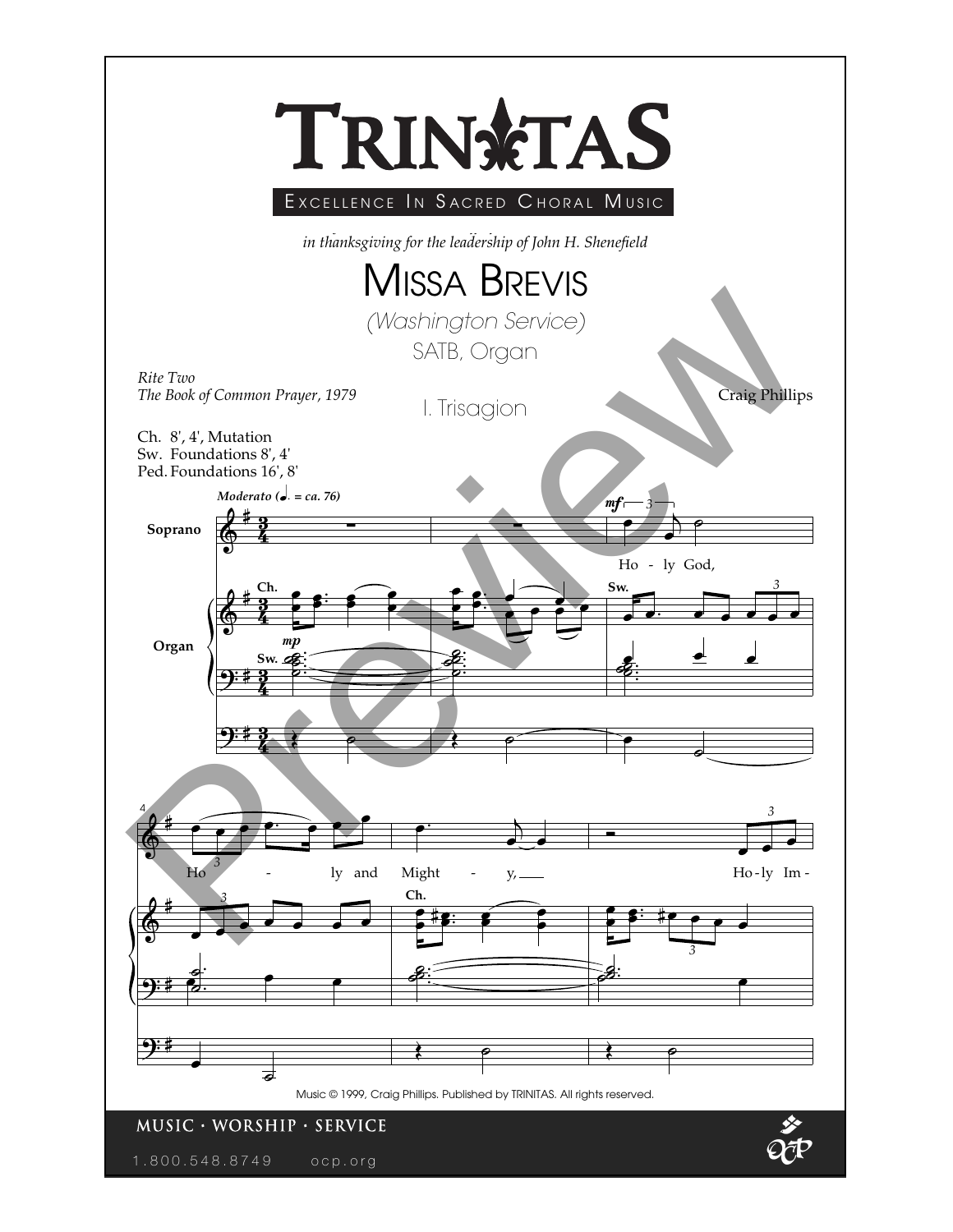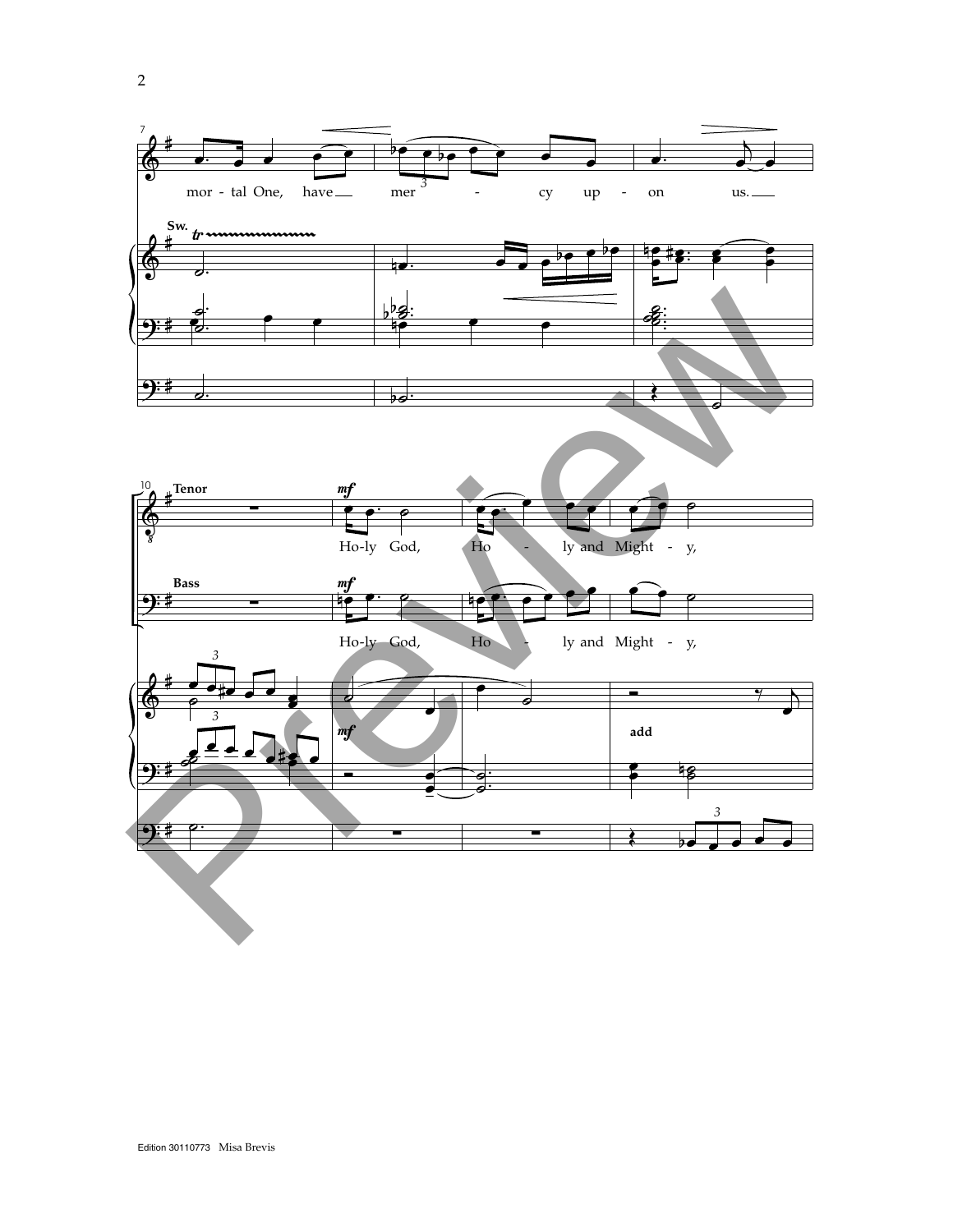

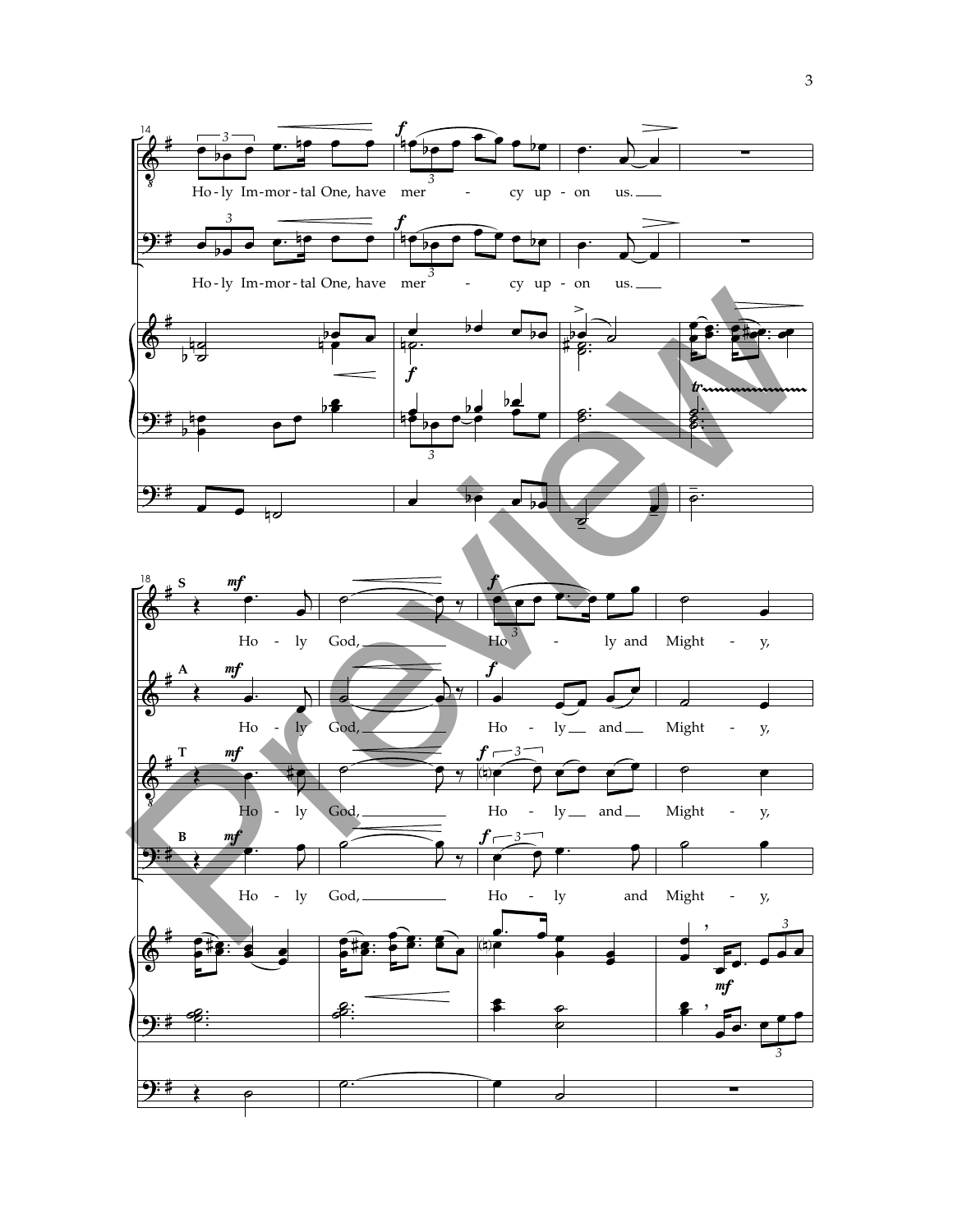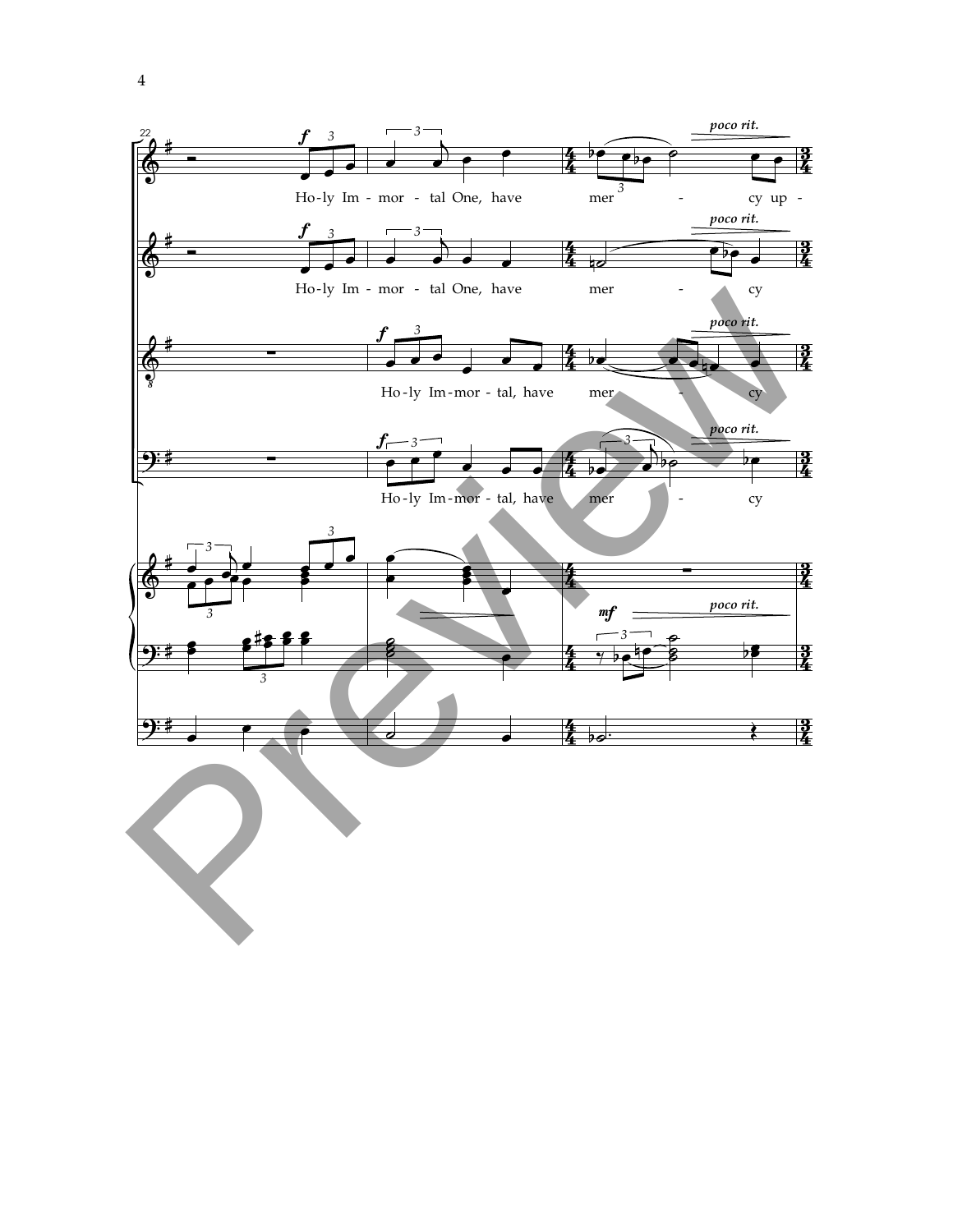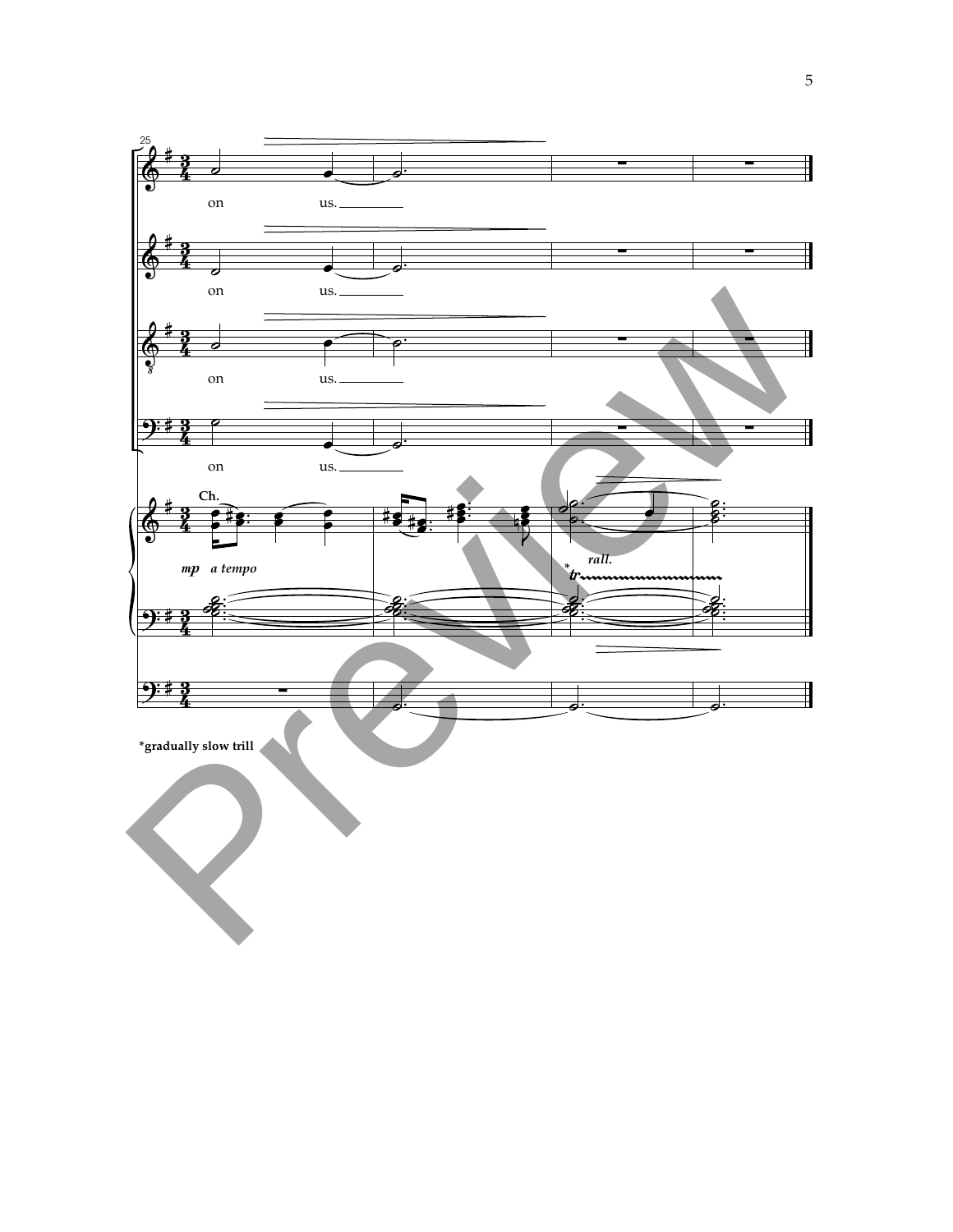Gt. Full through 2' Craig Phillips Sw. Full through Mixture Ch. soft solo 8' Ped. 16', 8'; Sw/Ped



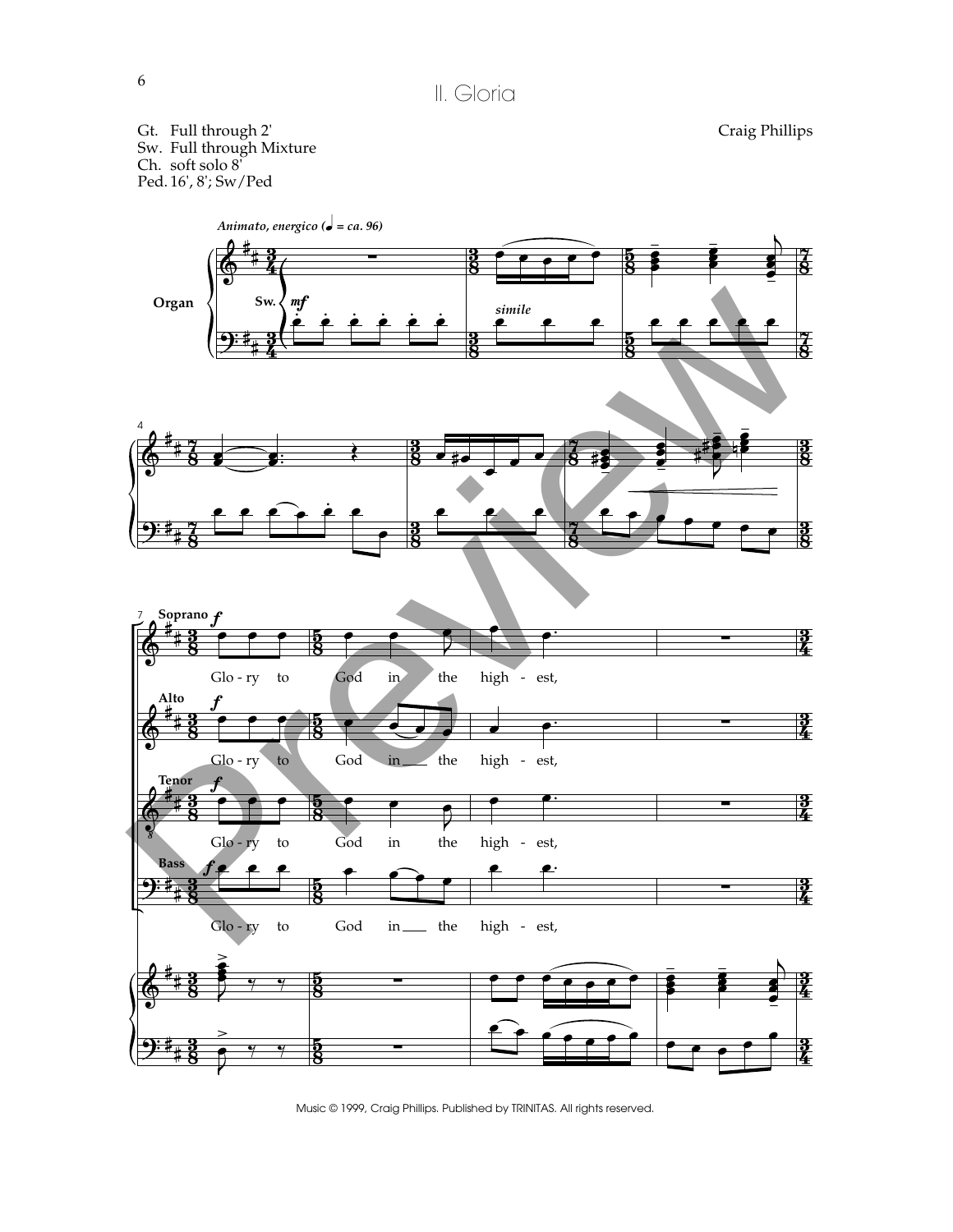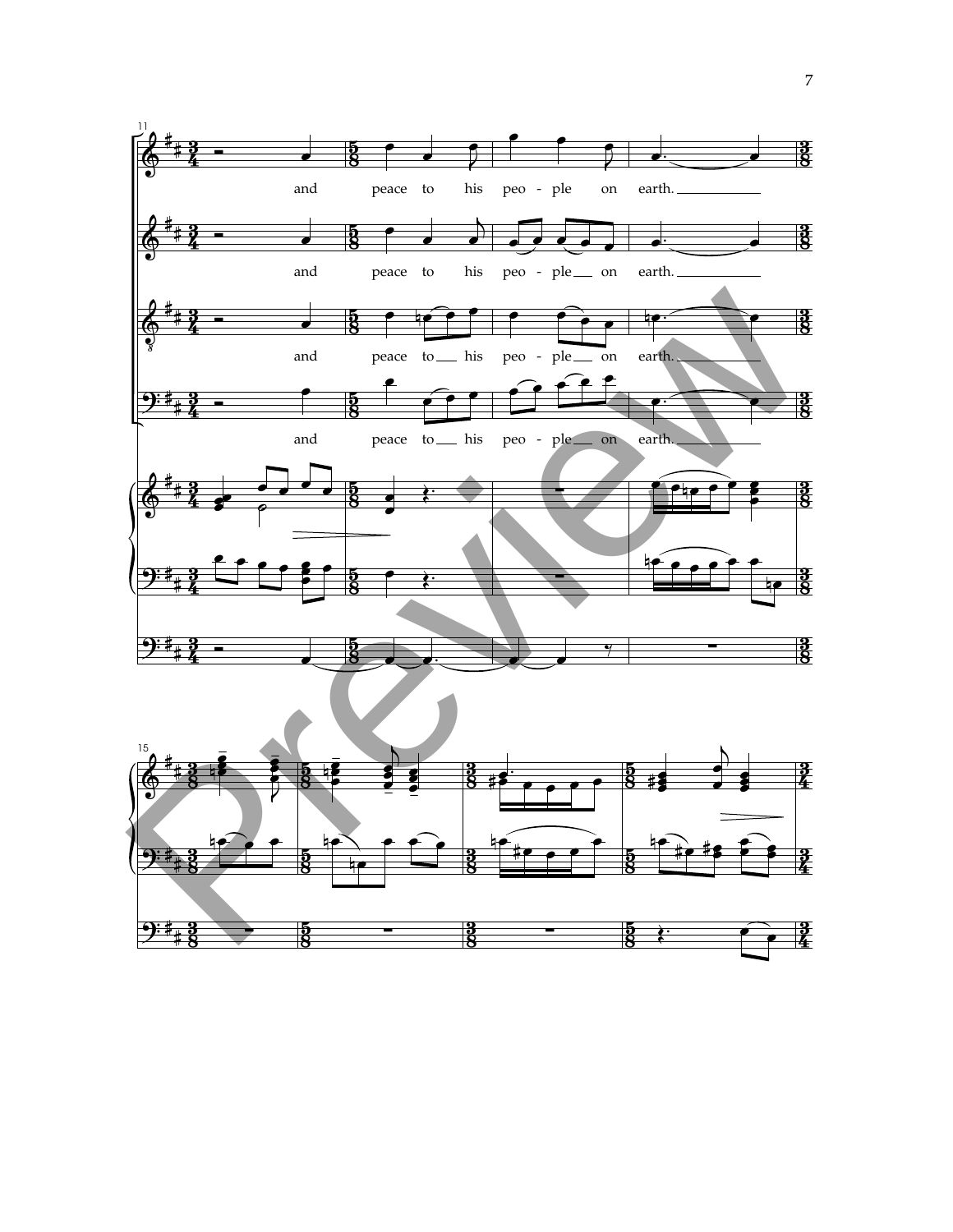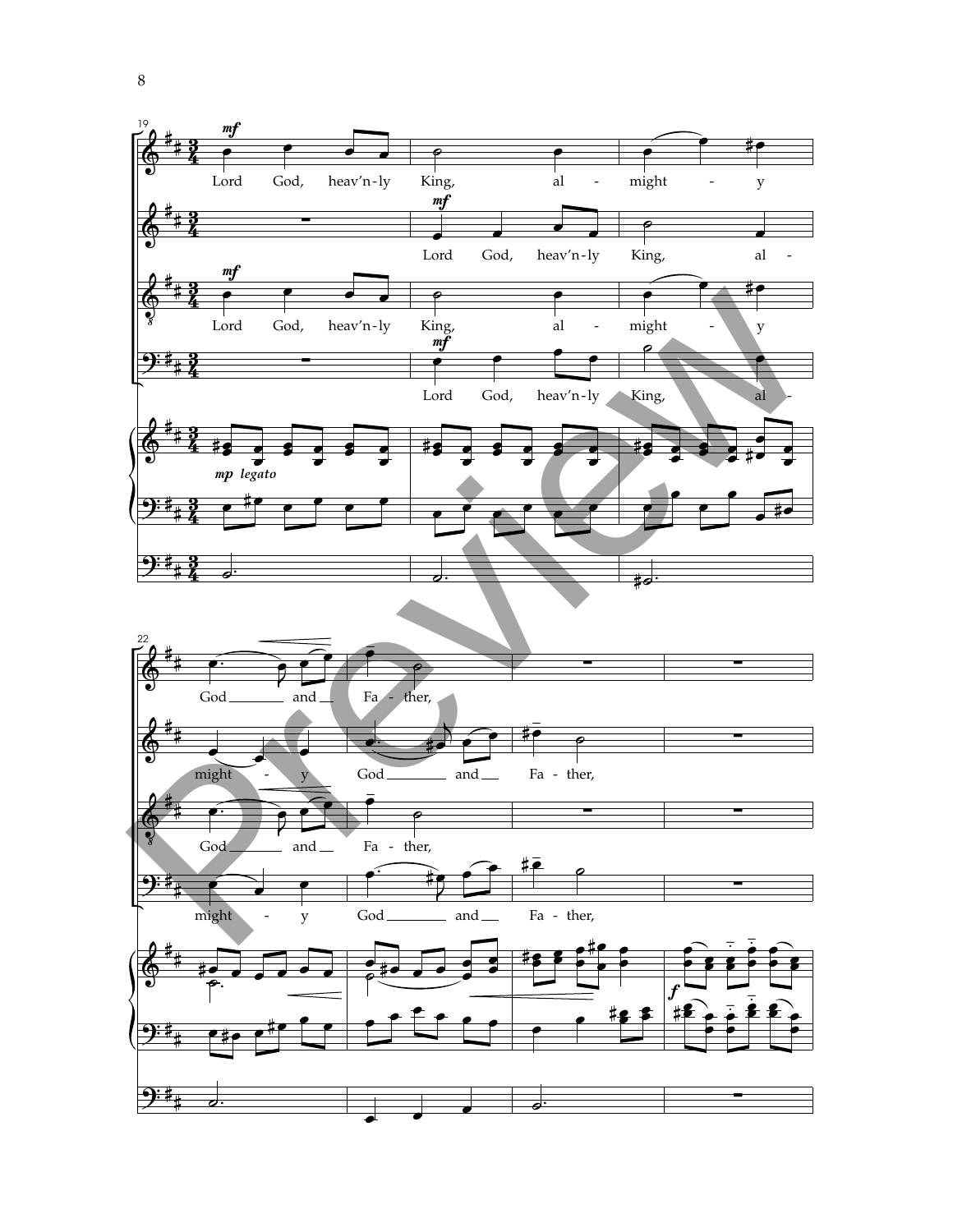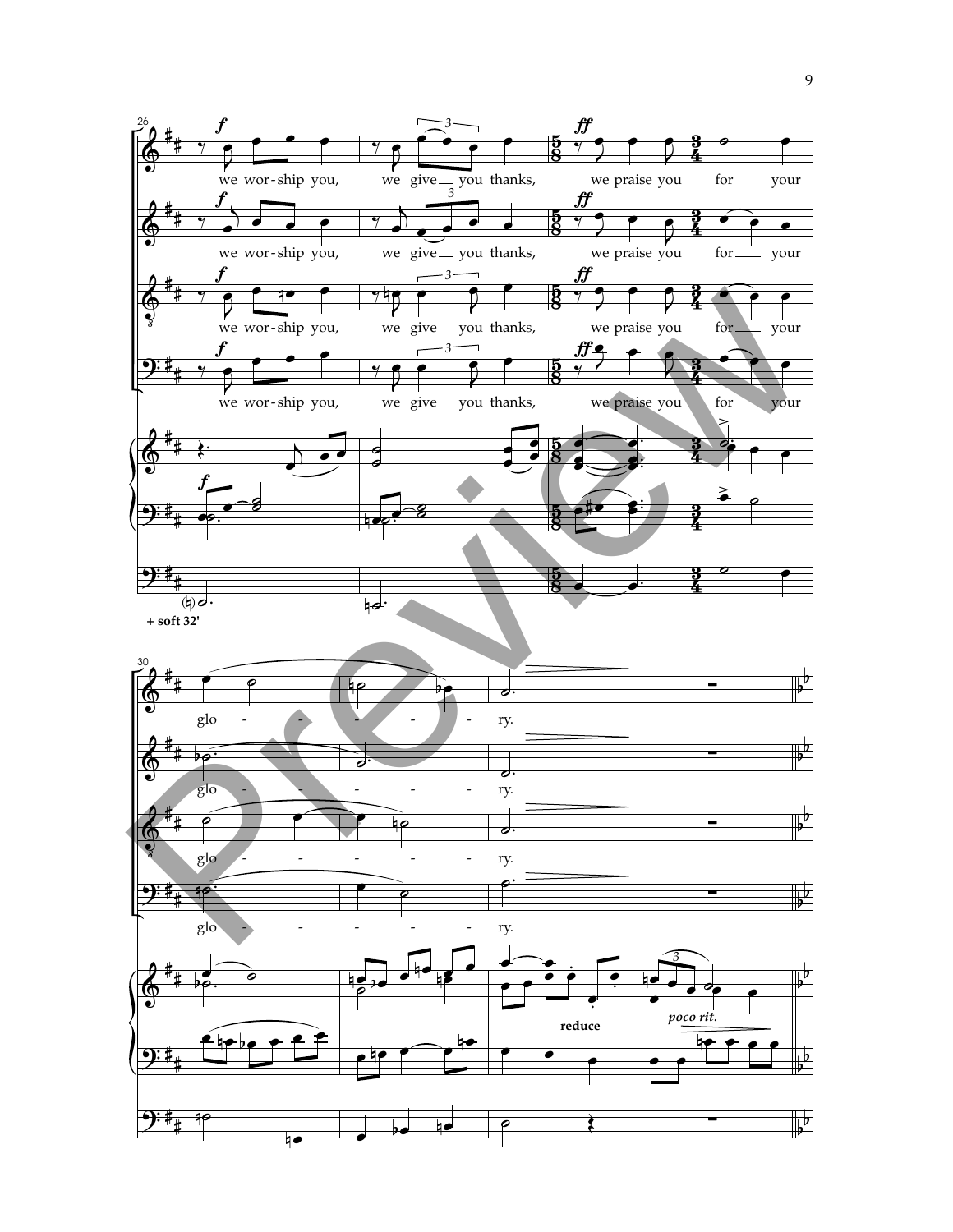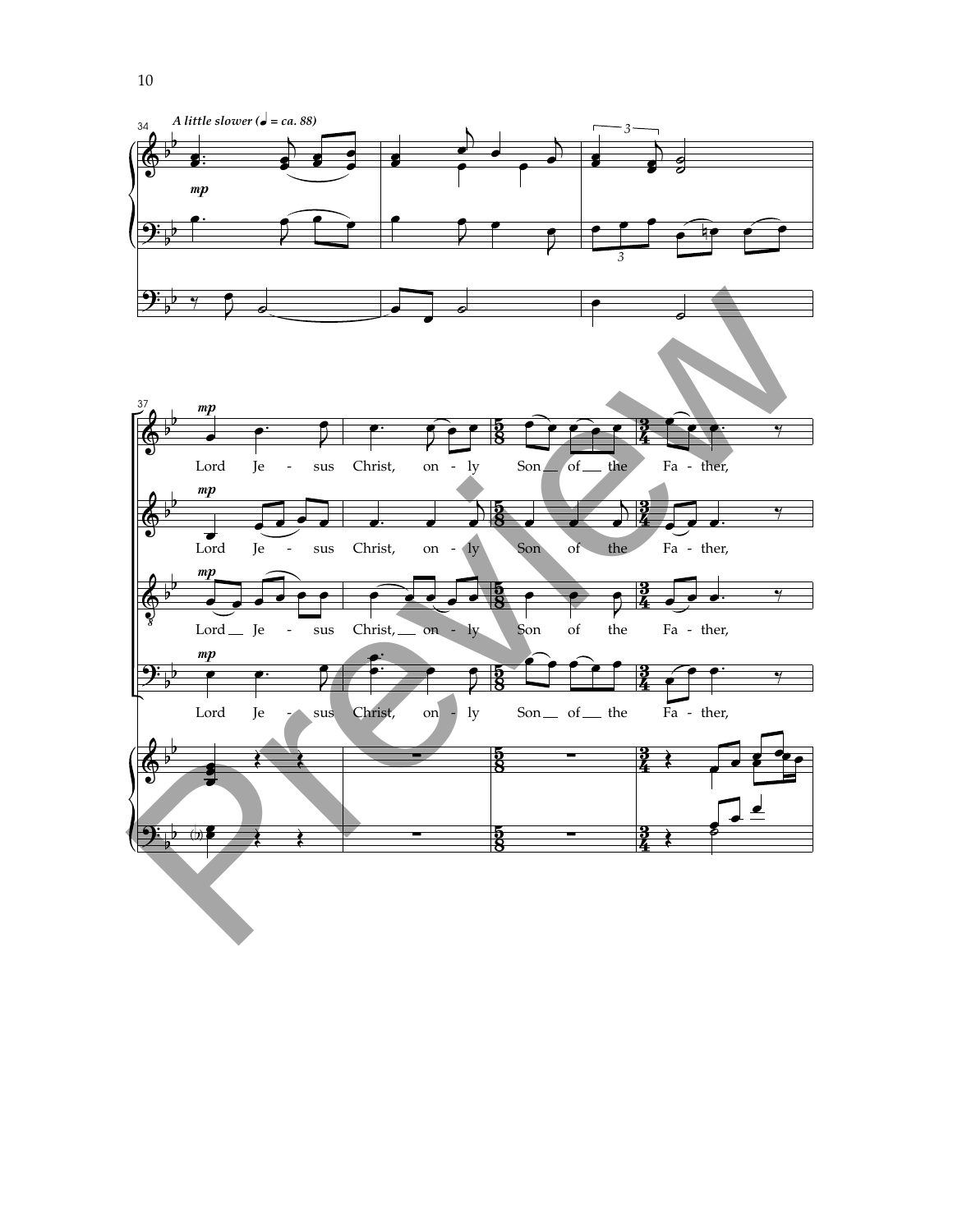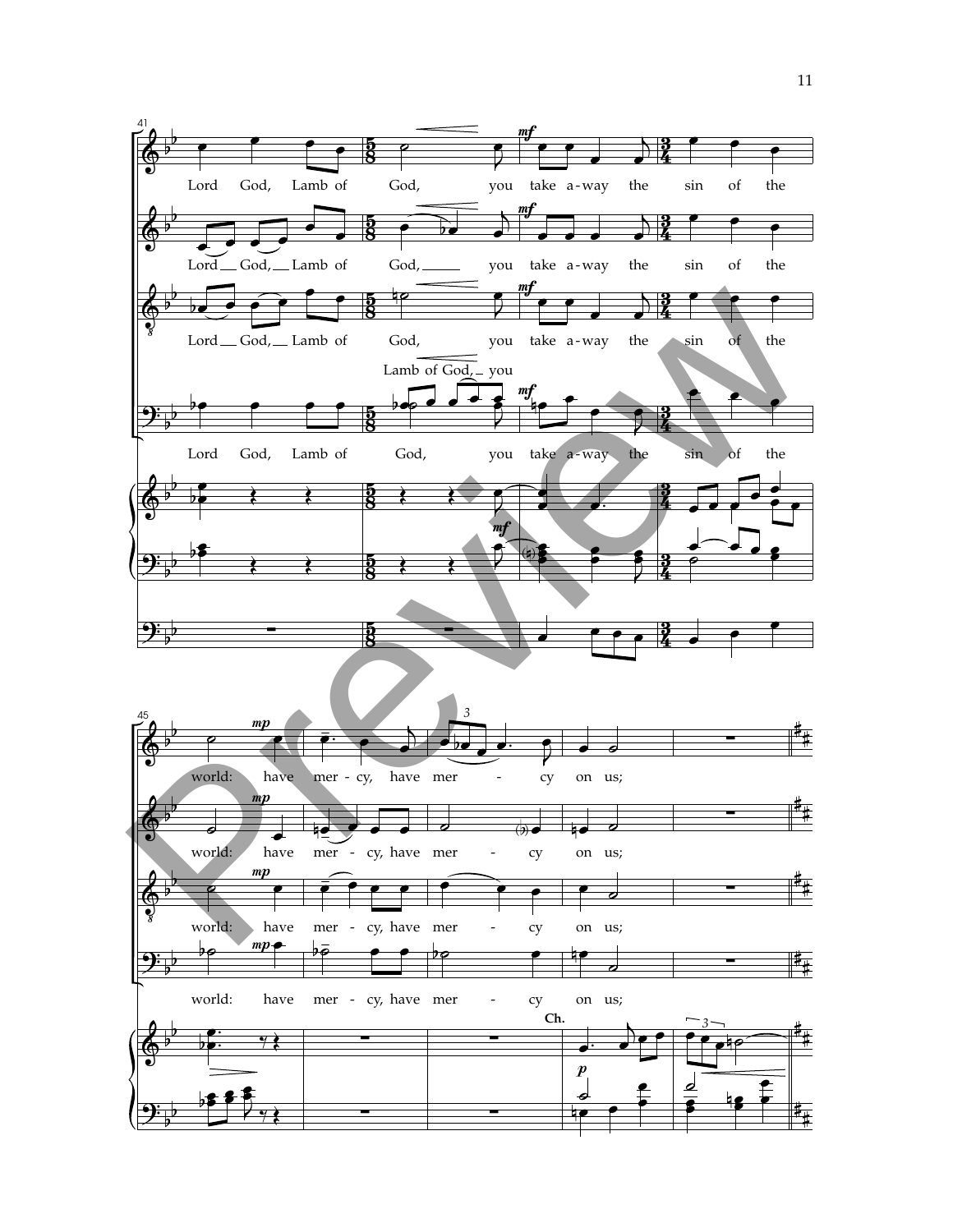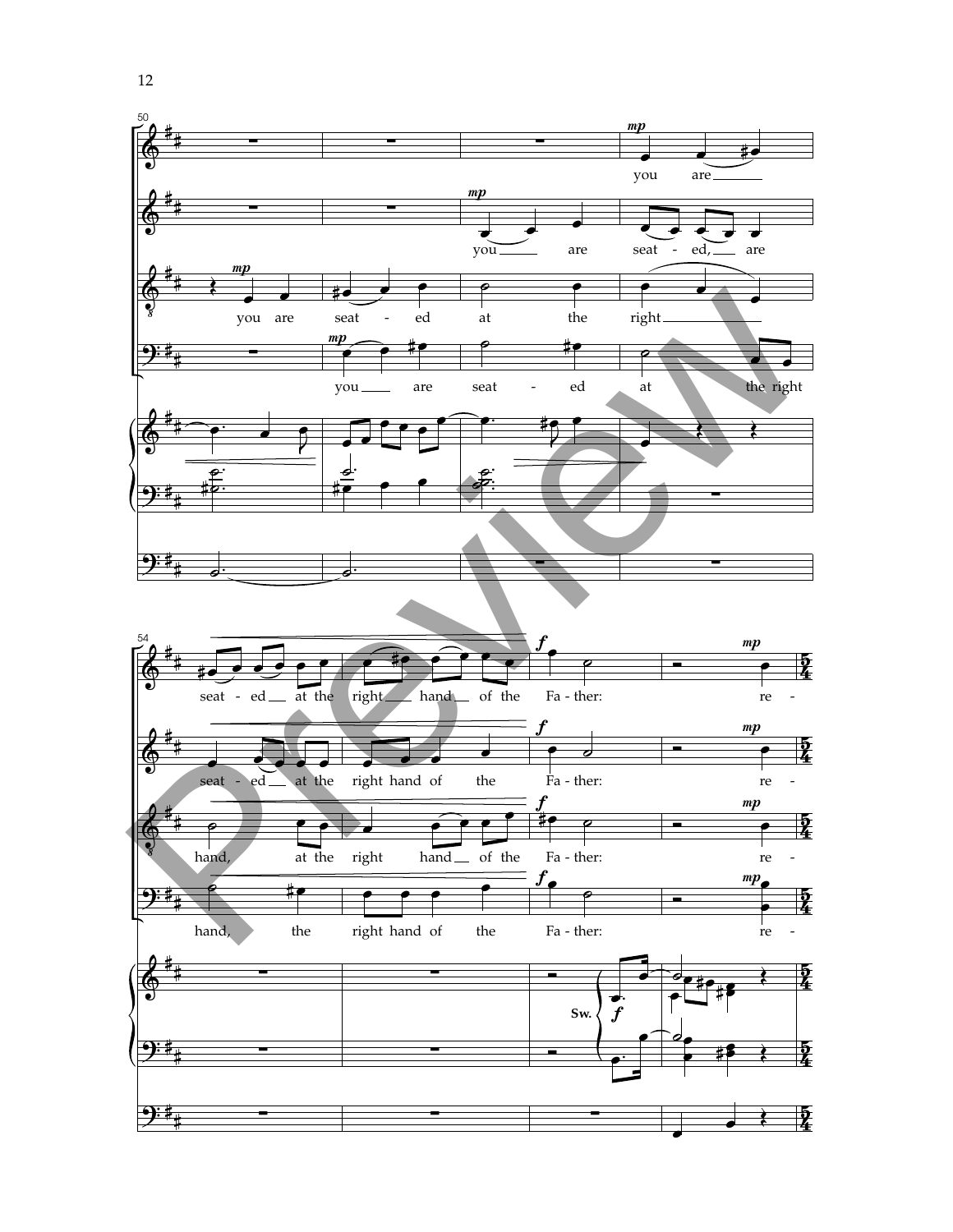



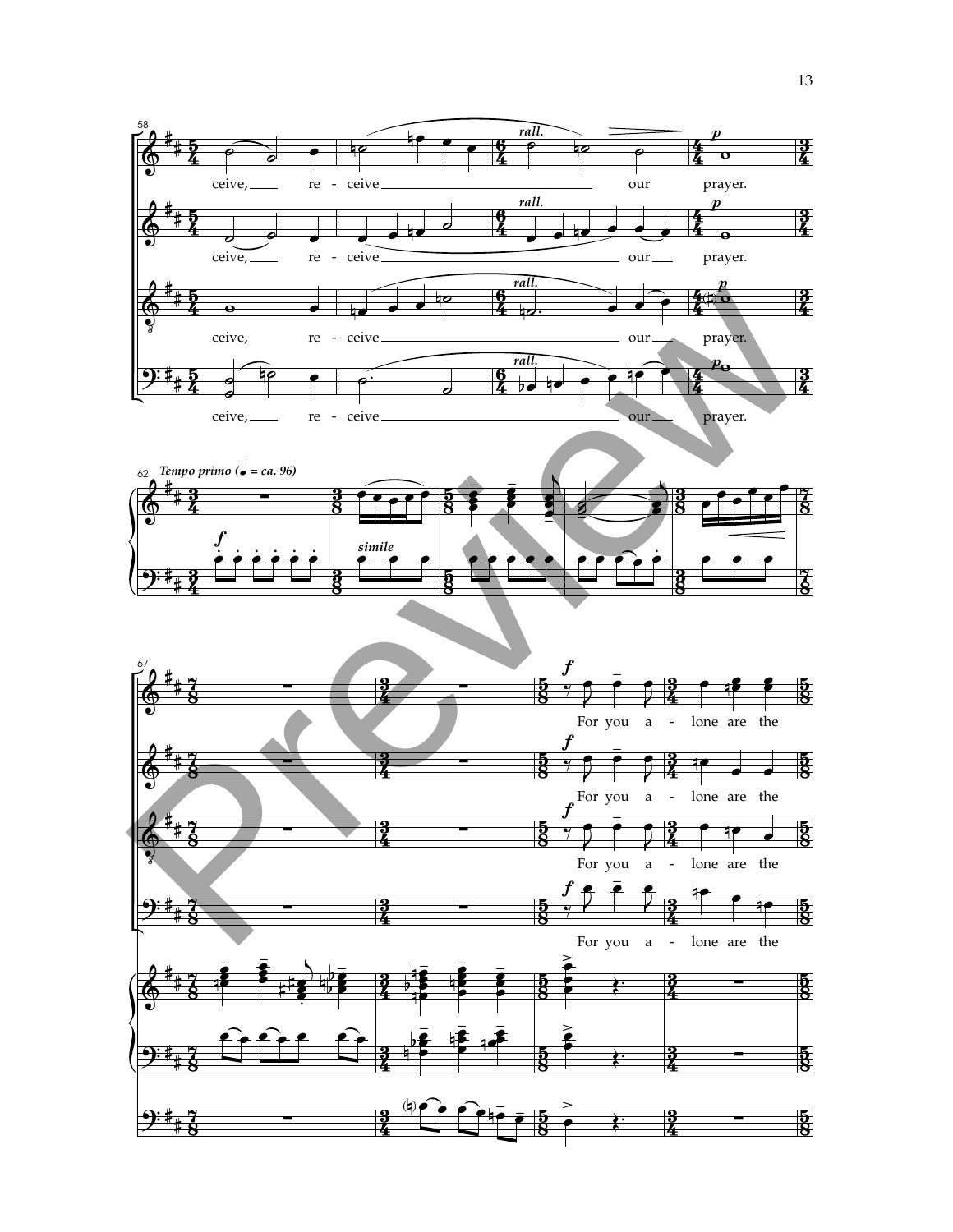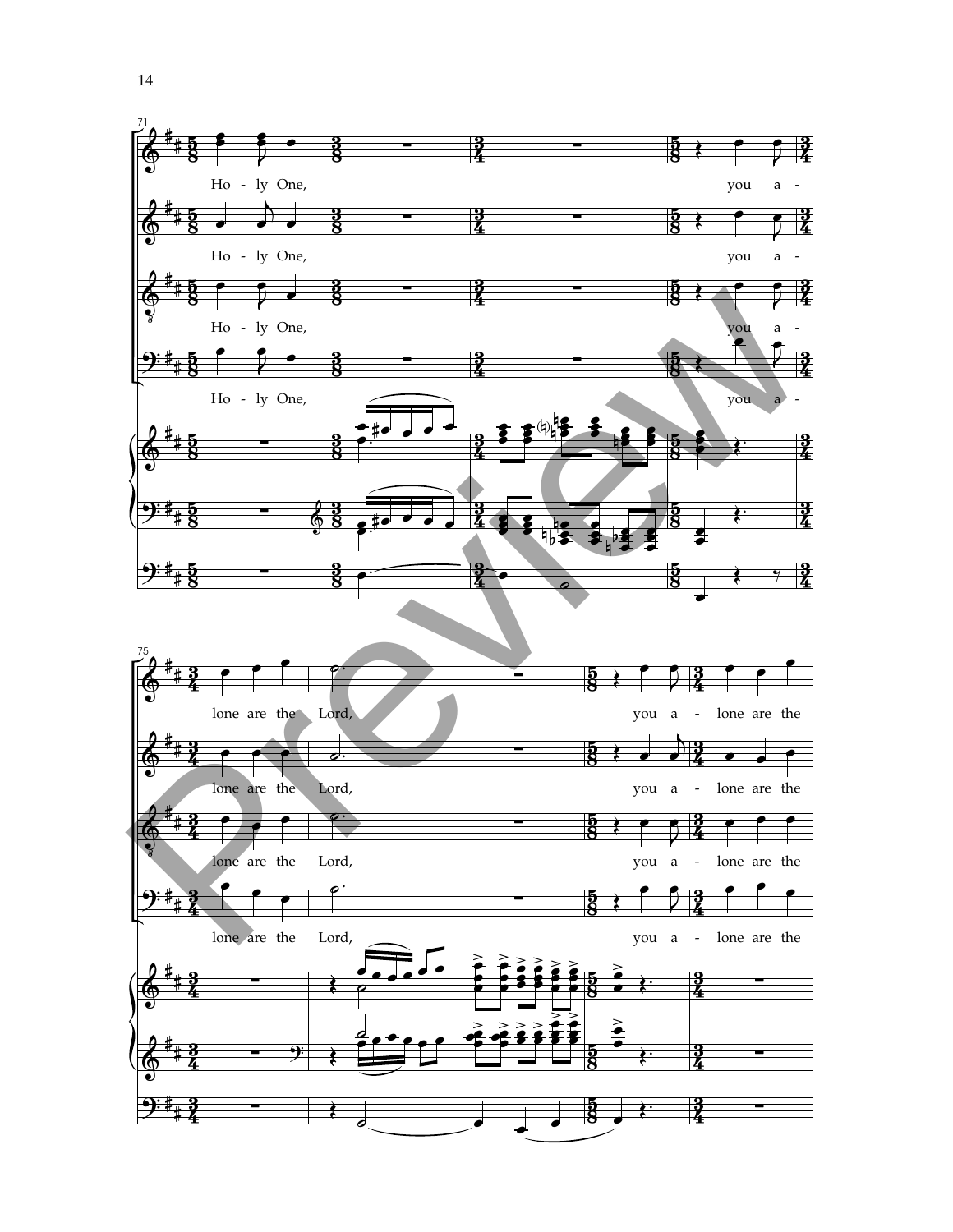

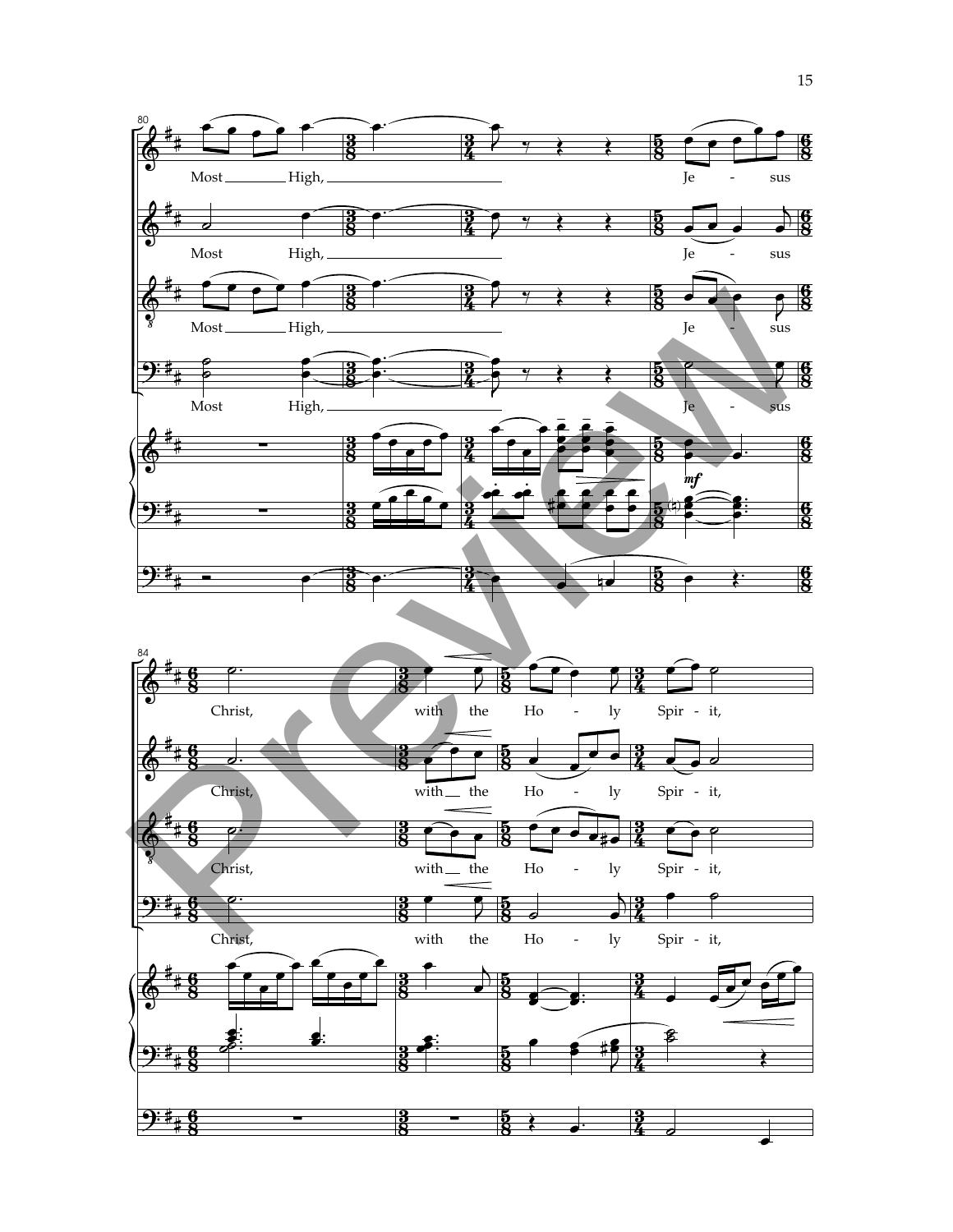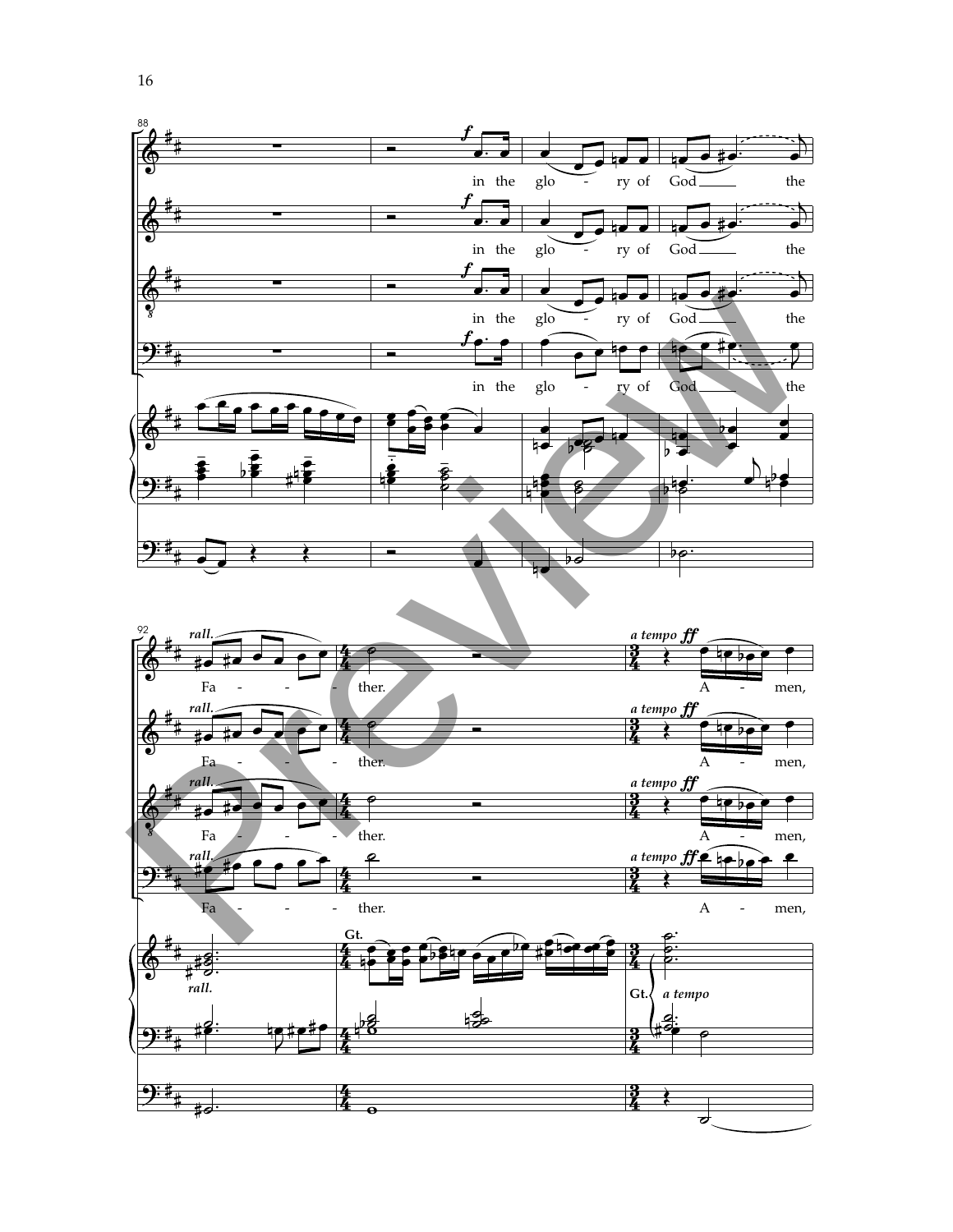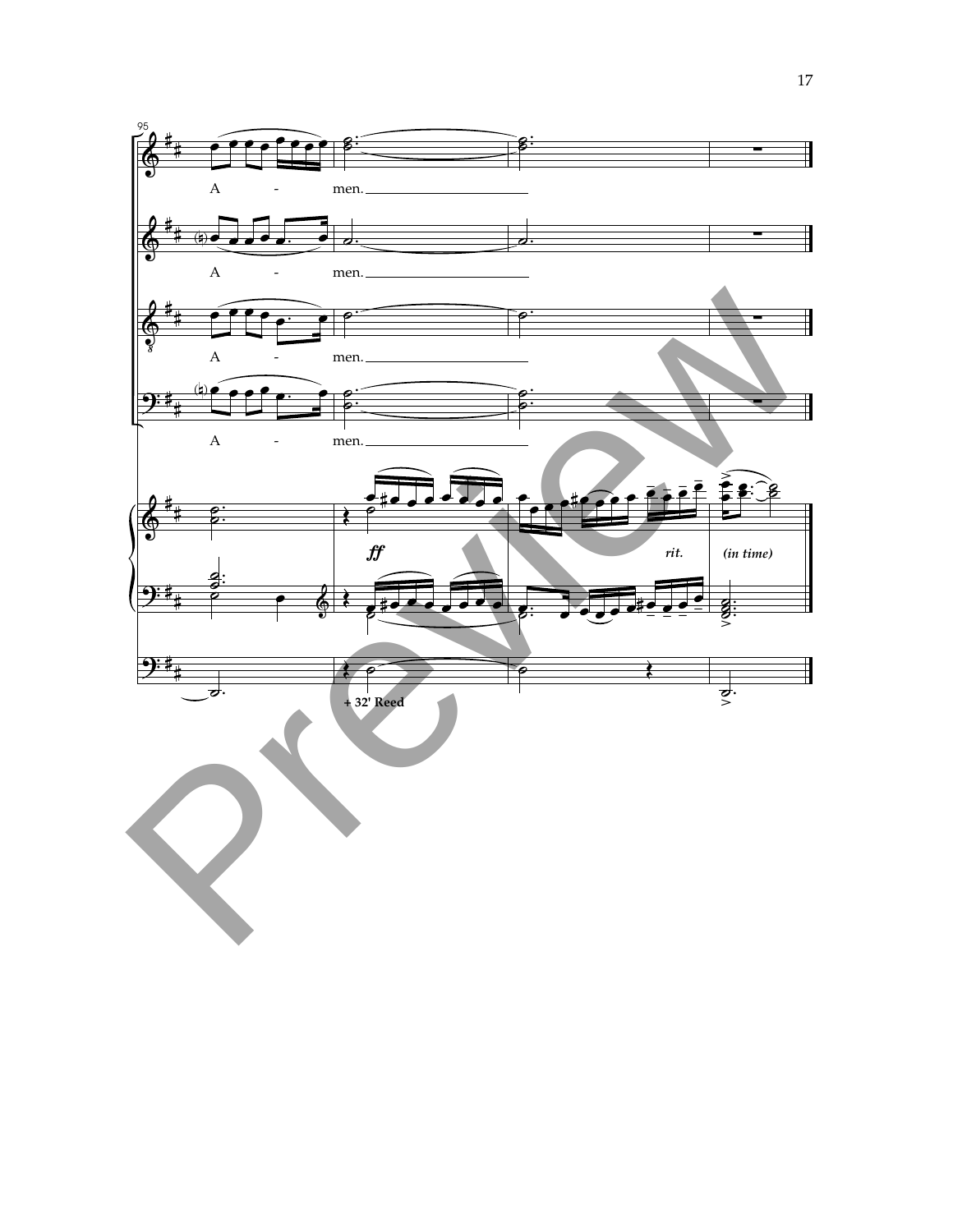





Music © 1999, Craig Phillips. Published by TRINITAS. All rights reserved.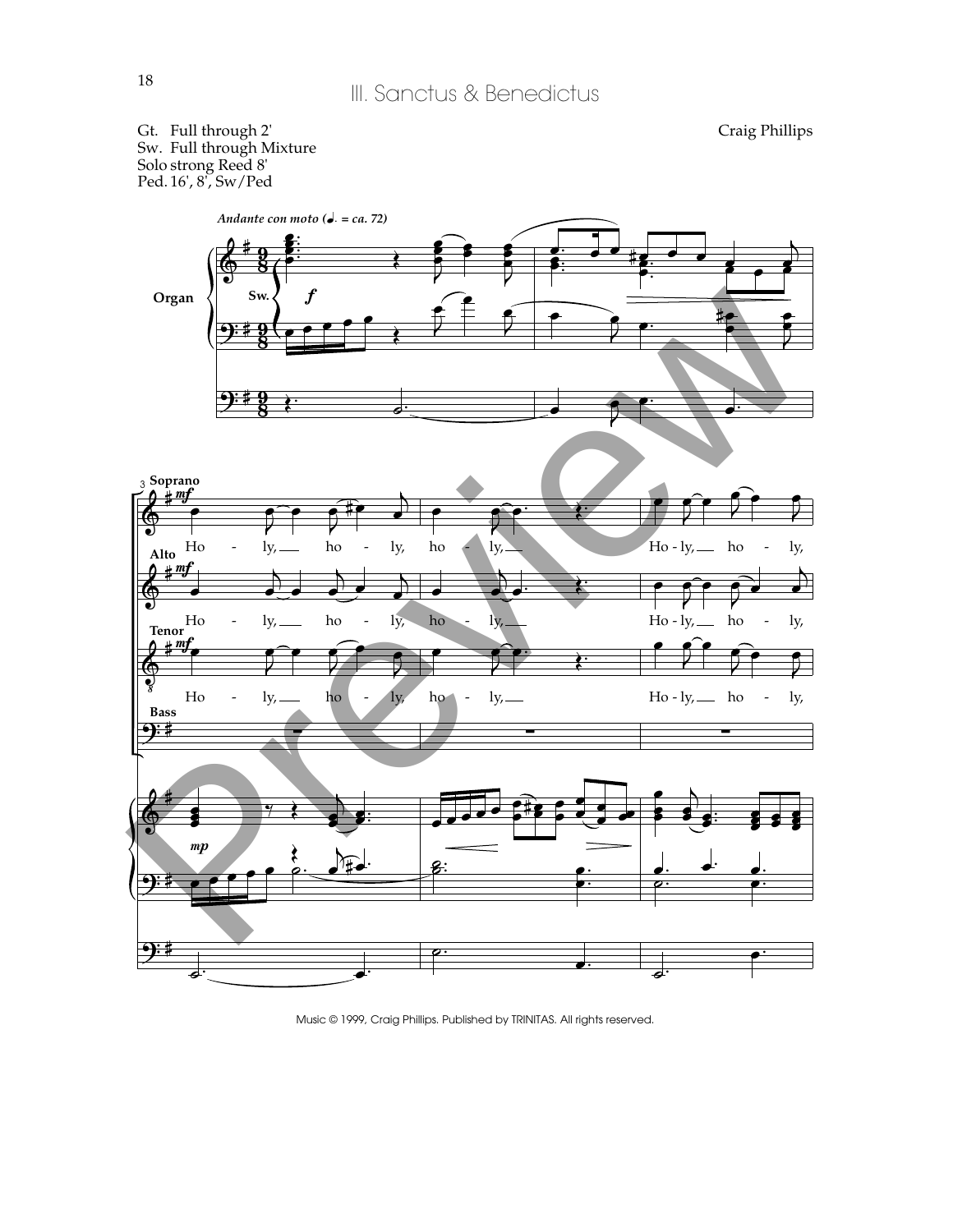

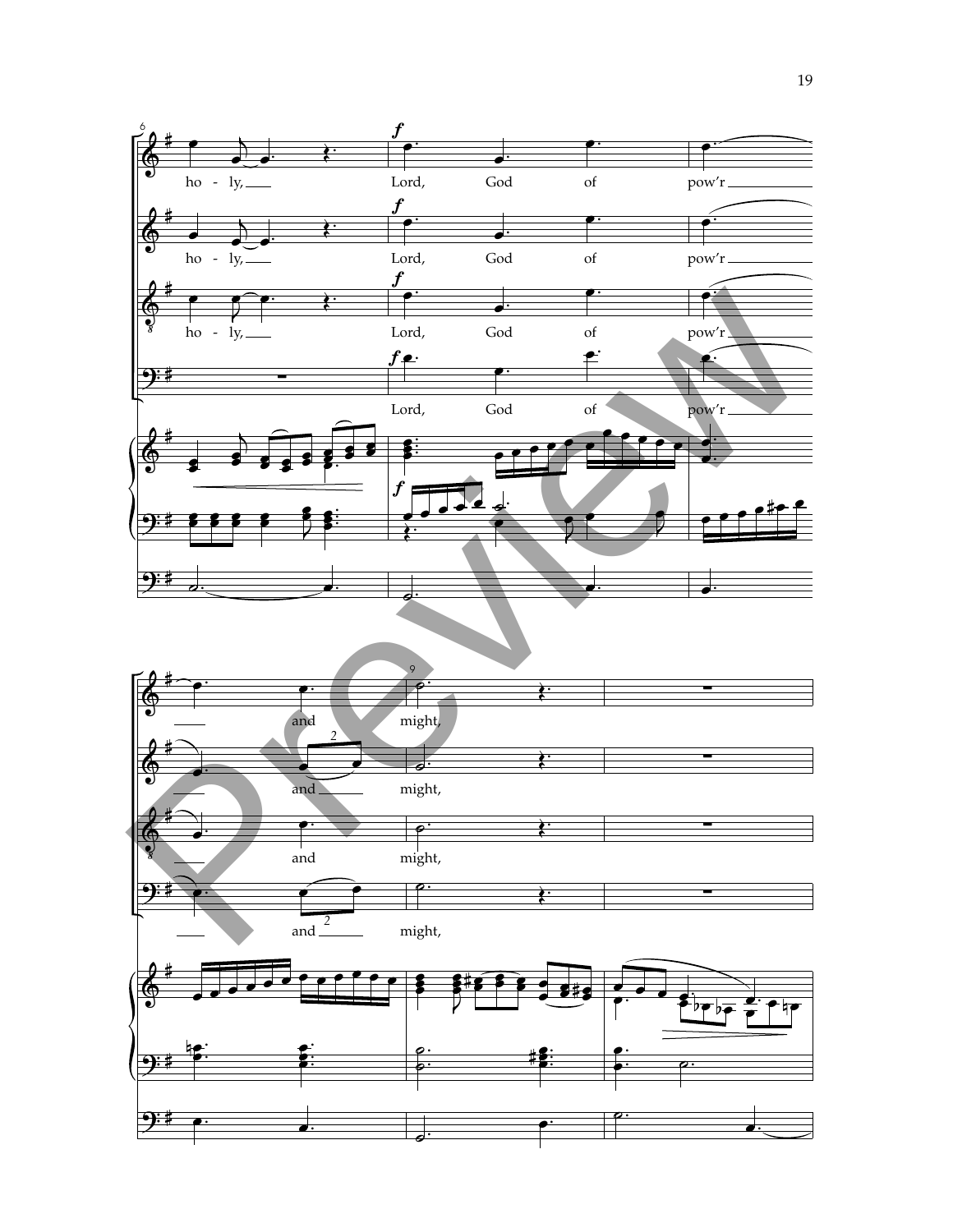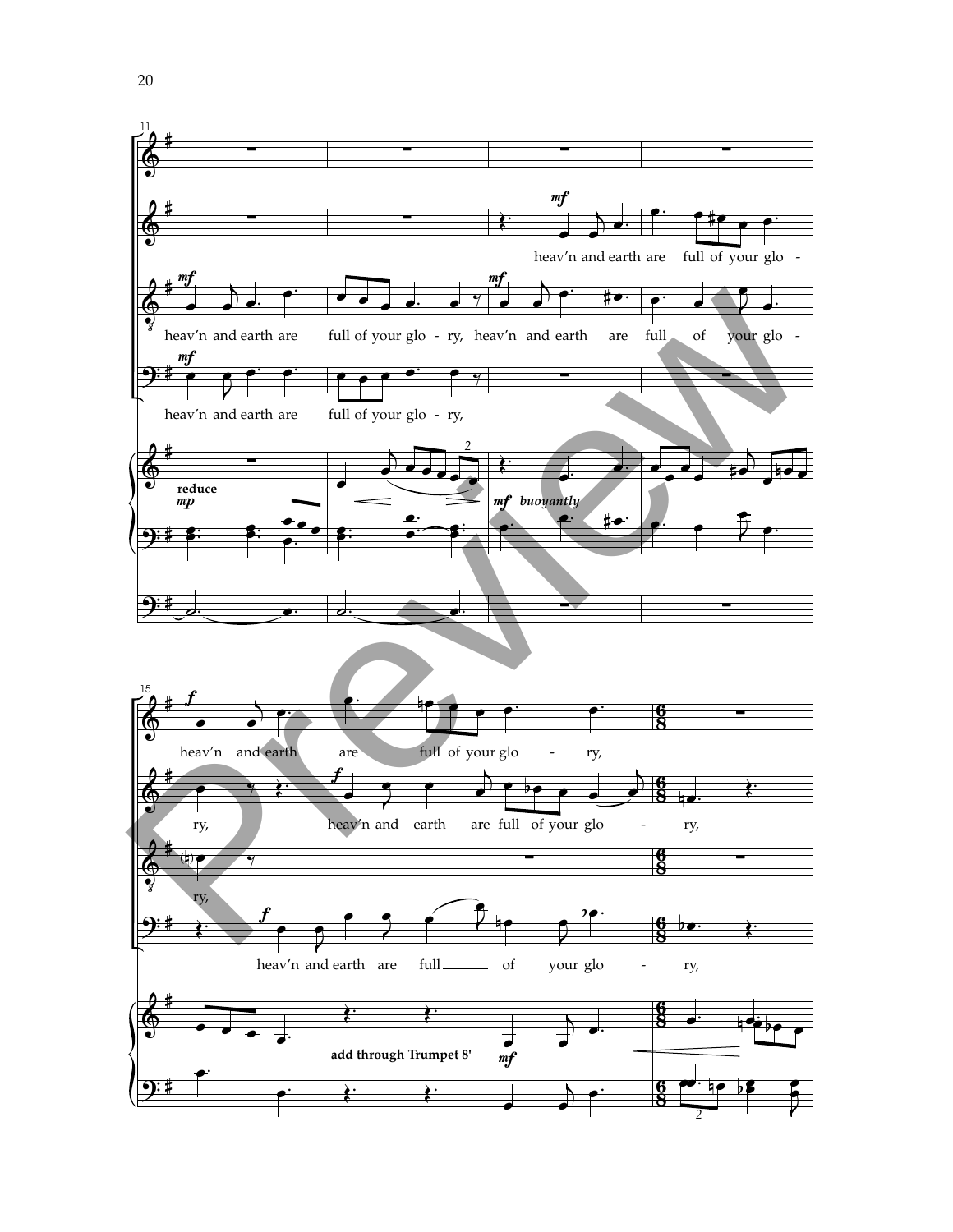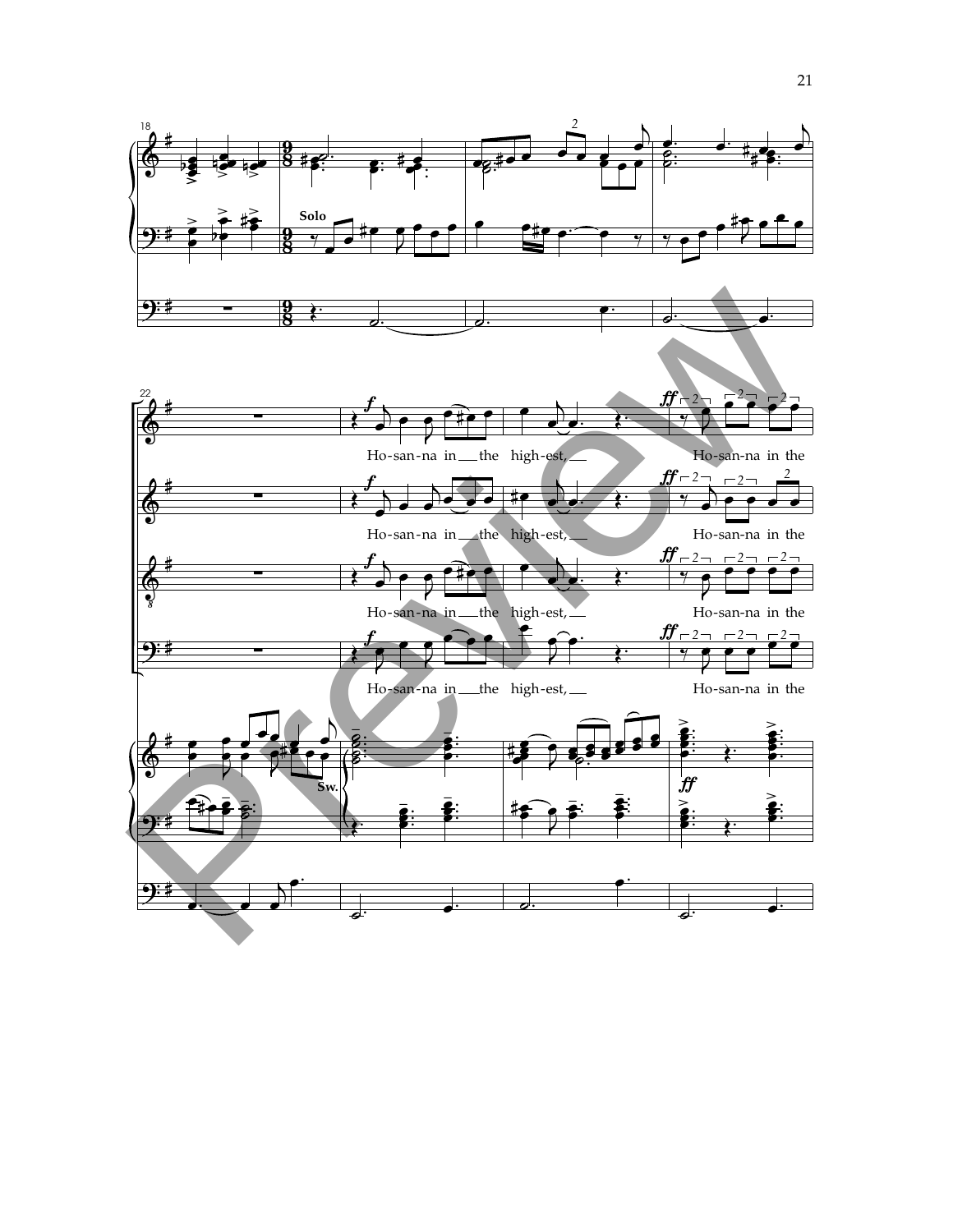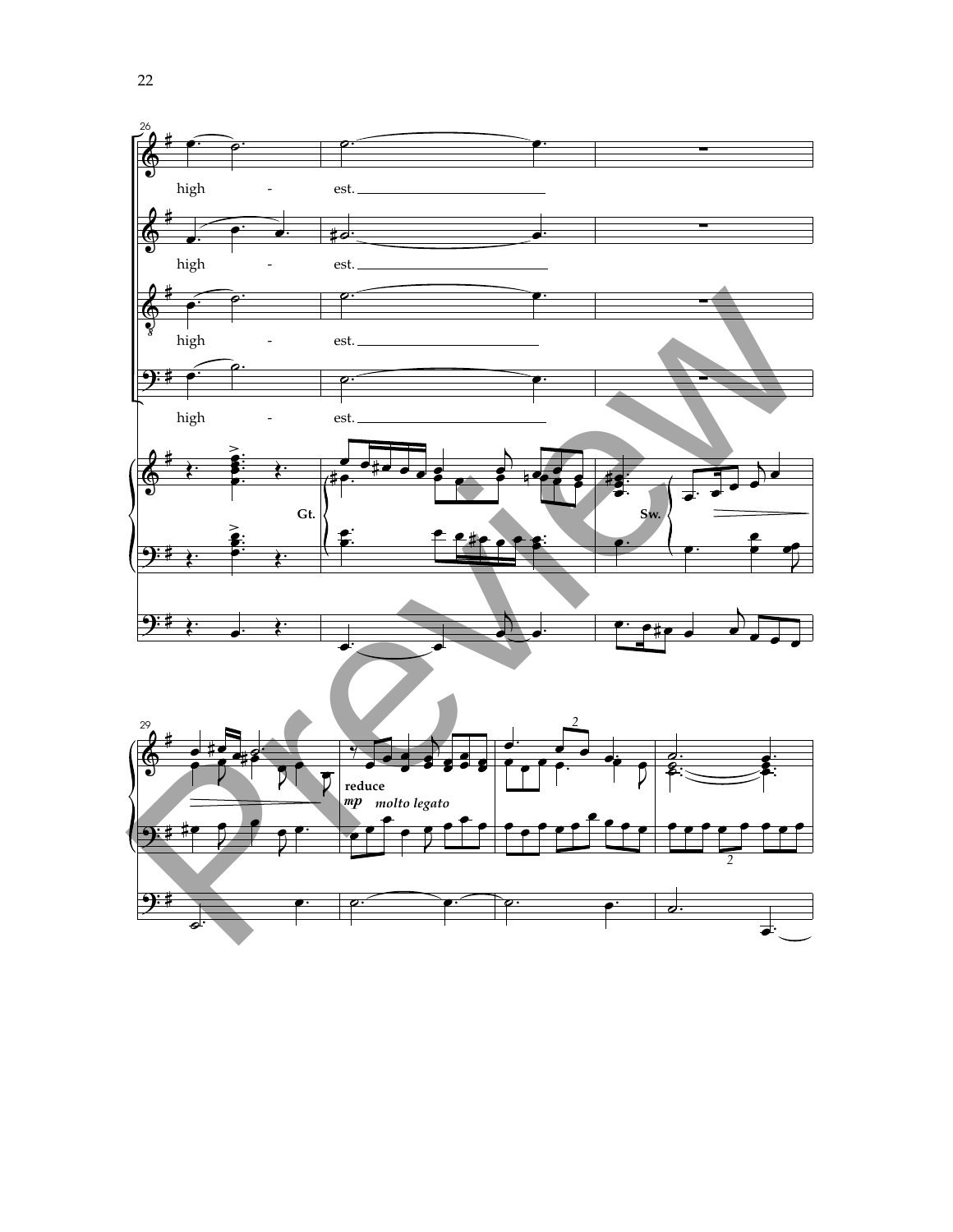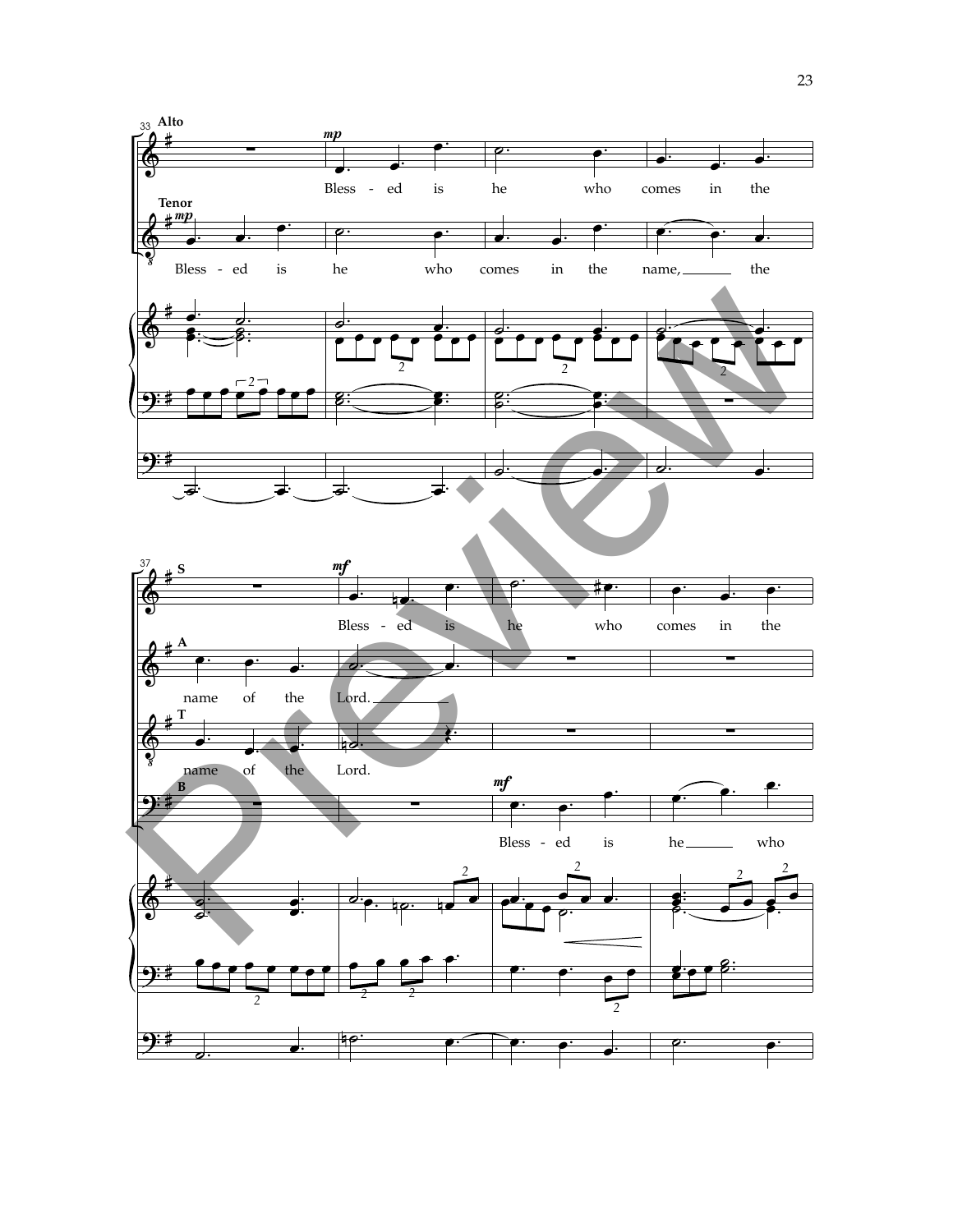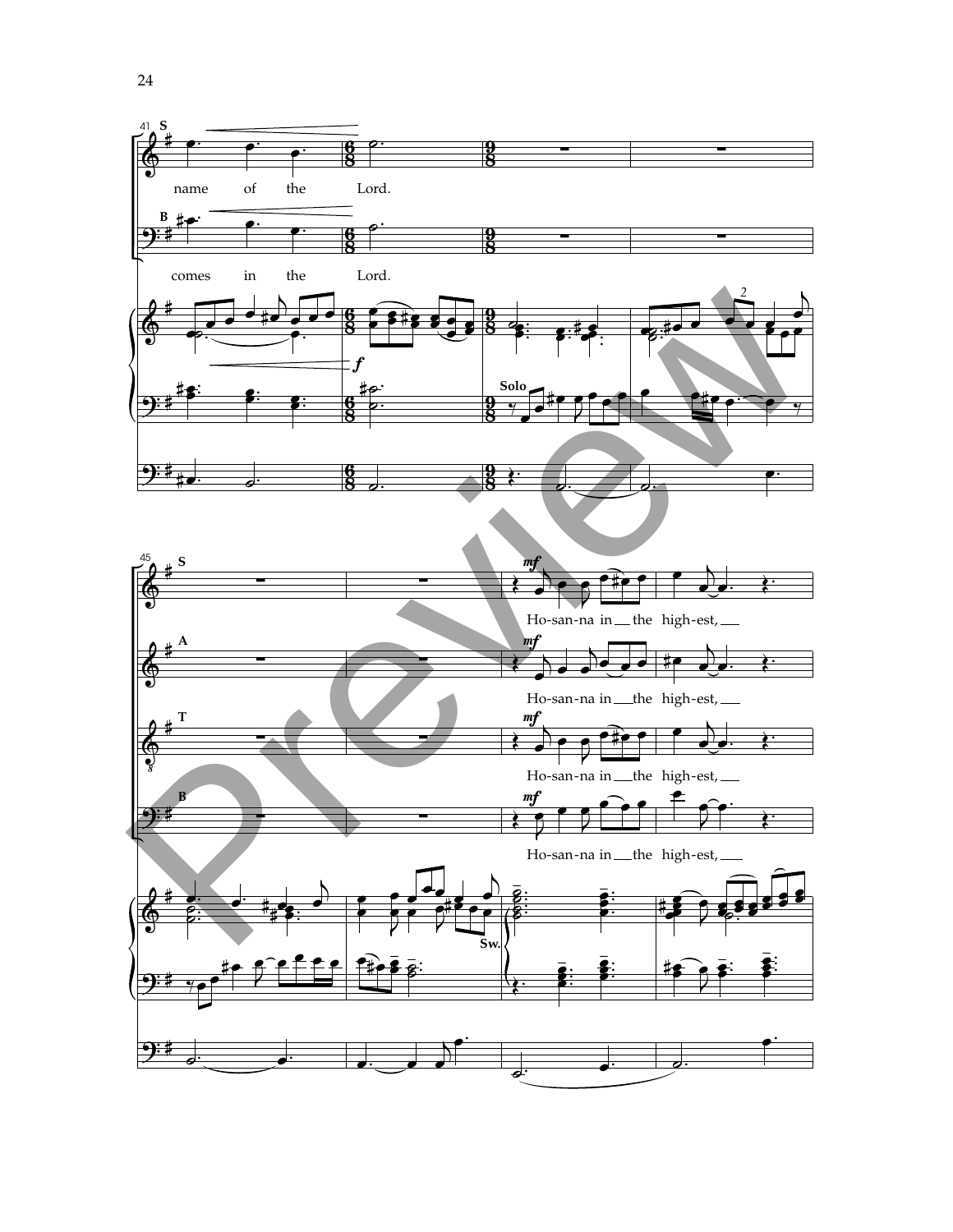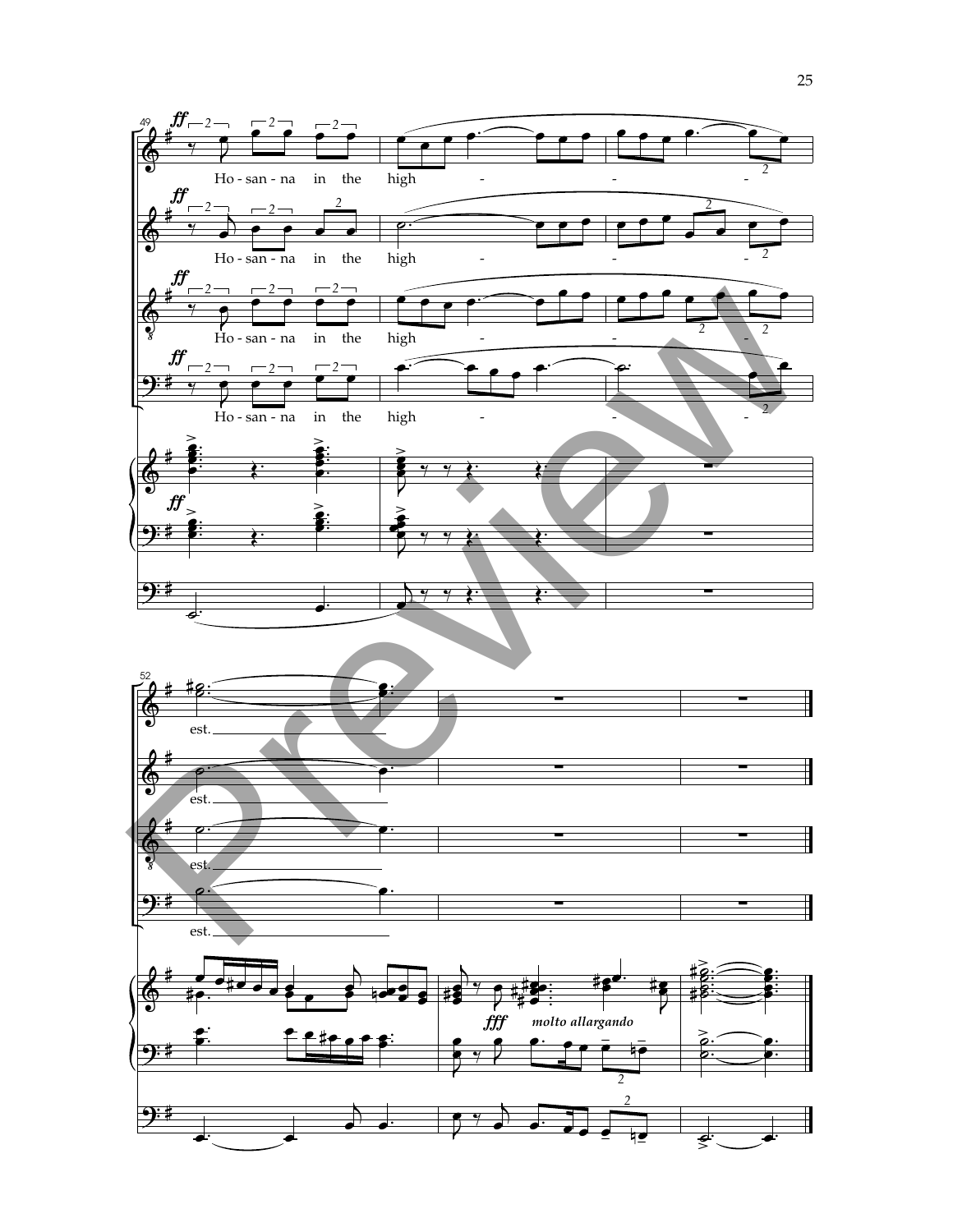

Music © 1999, Craig Phillips. Published by TRINITAS. All rights reserved.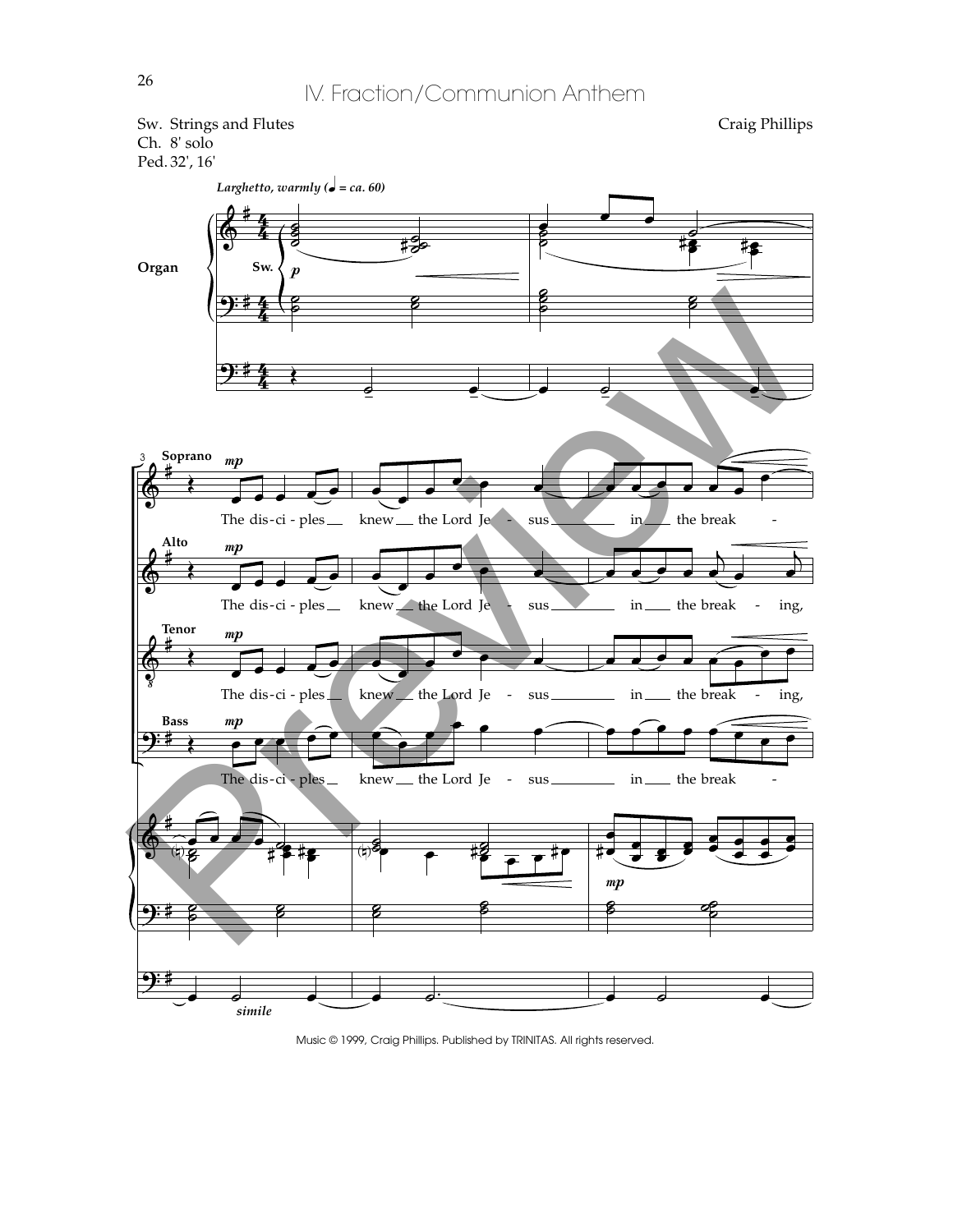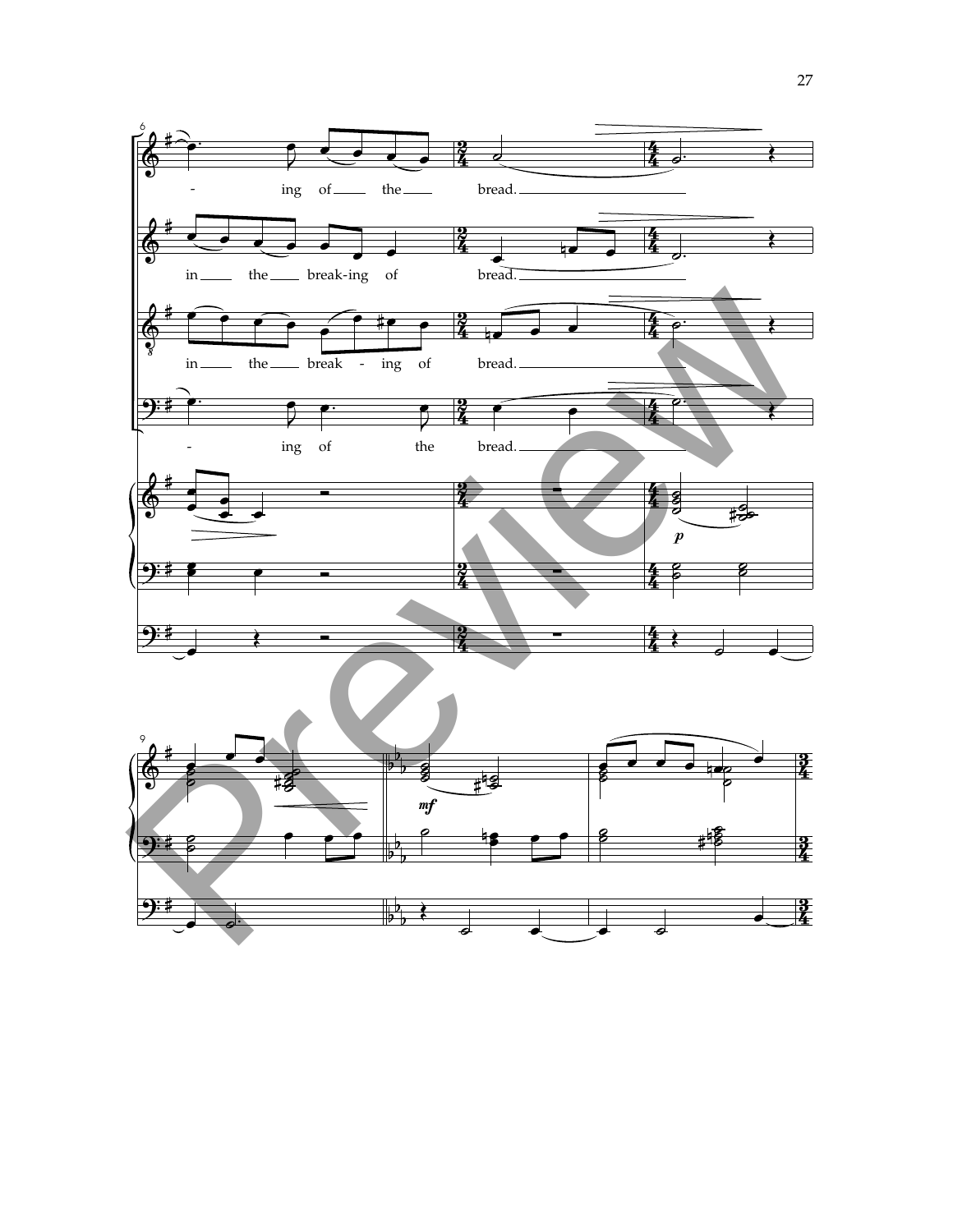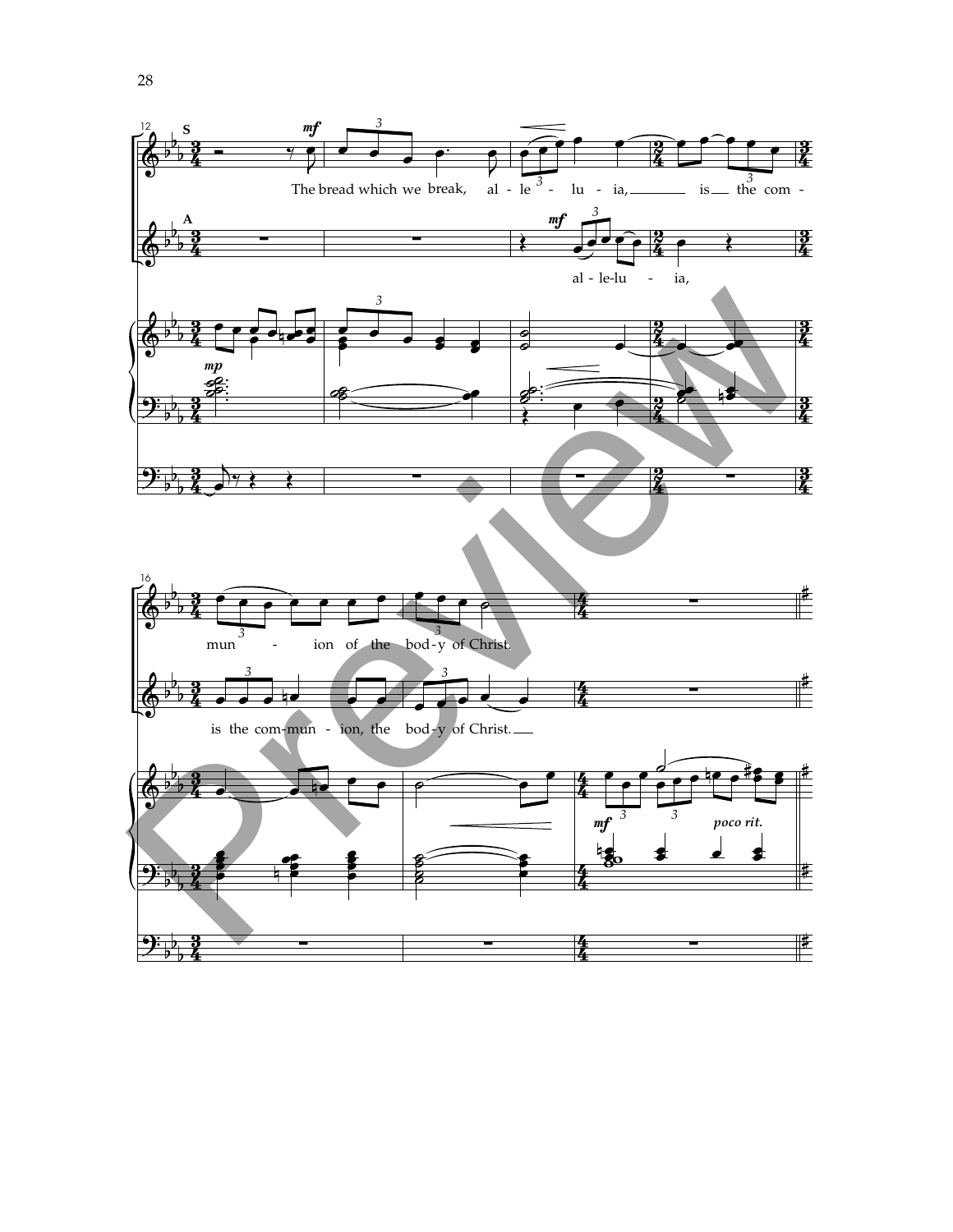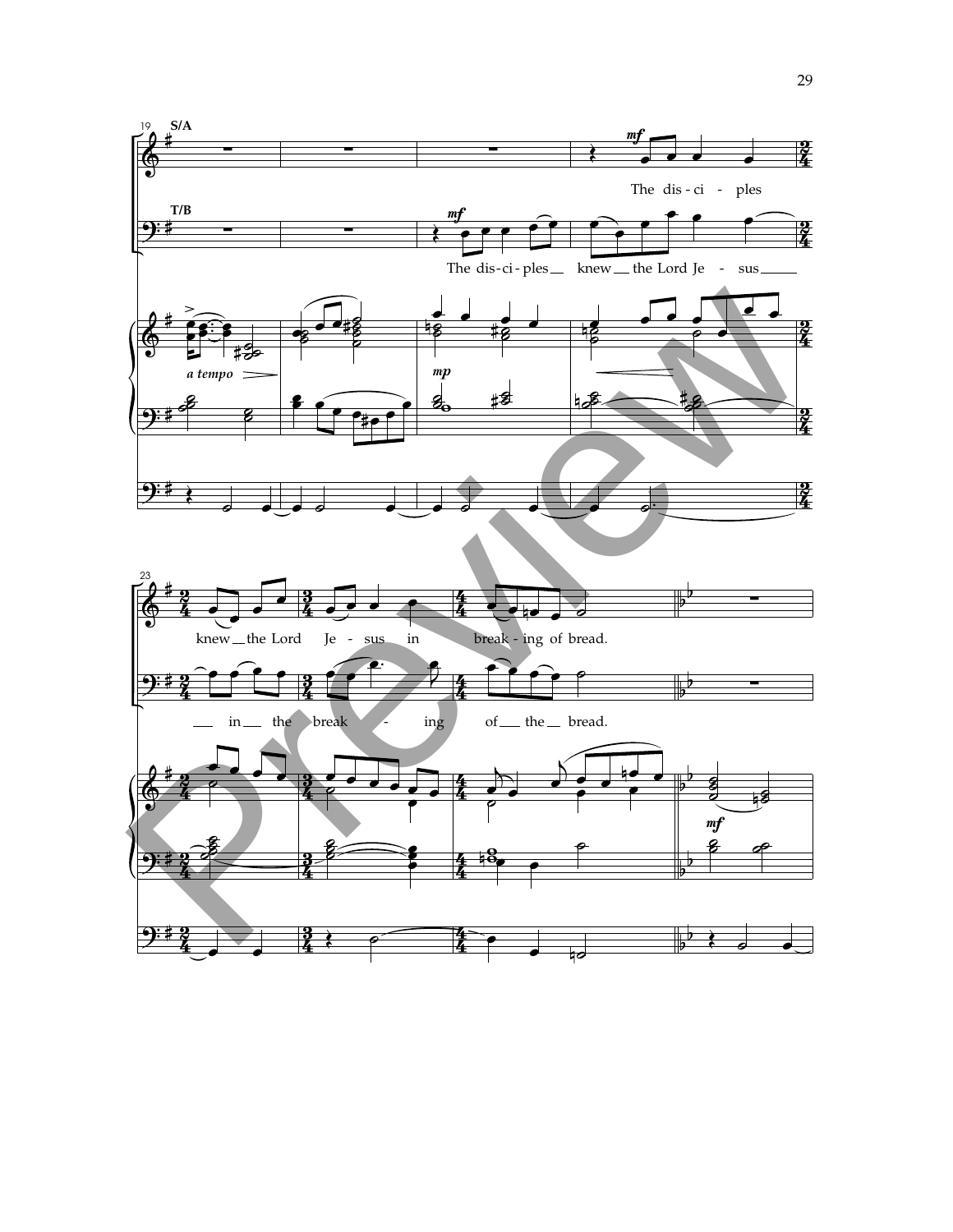

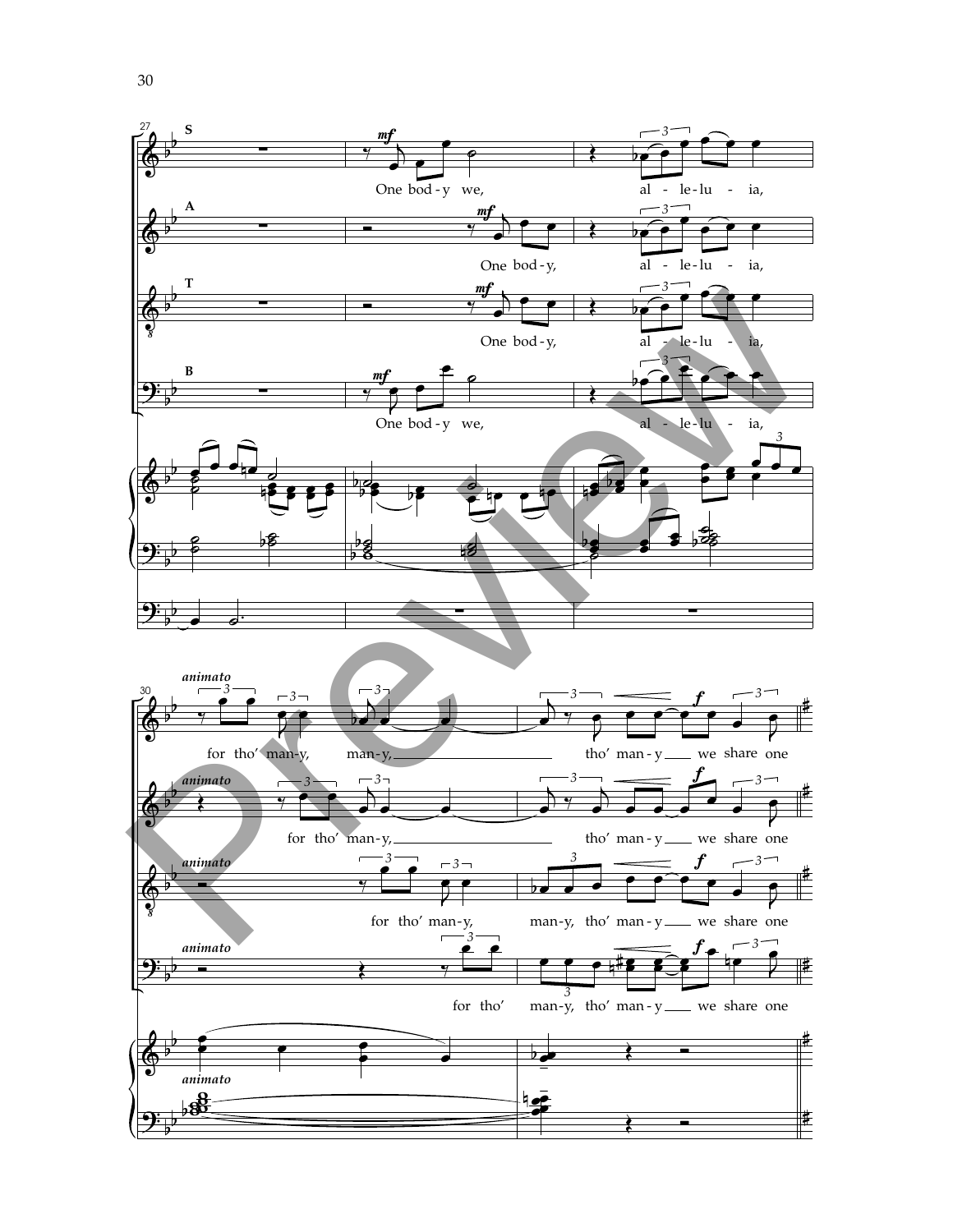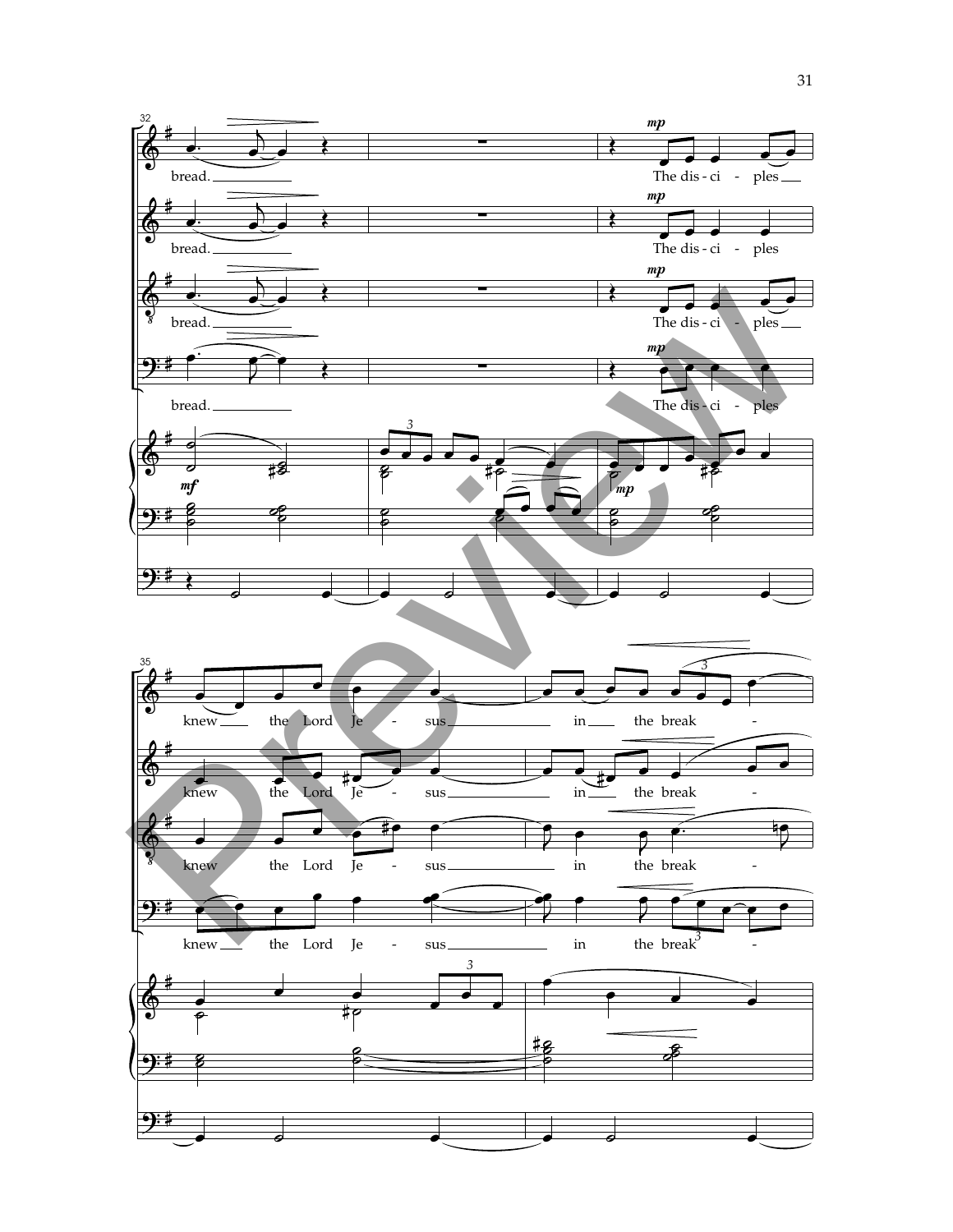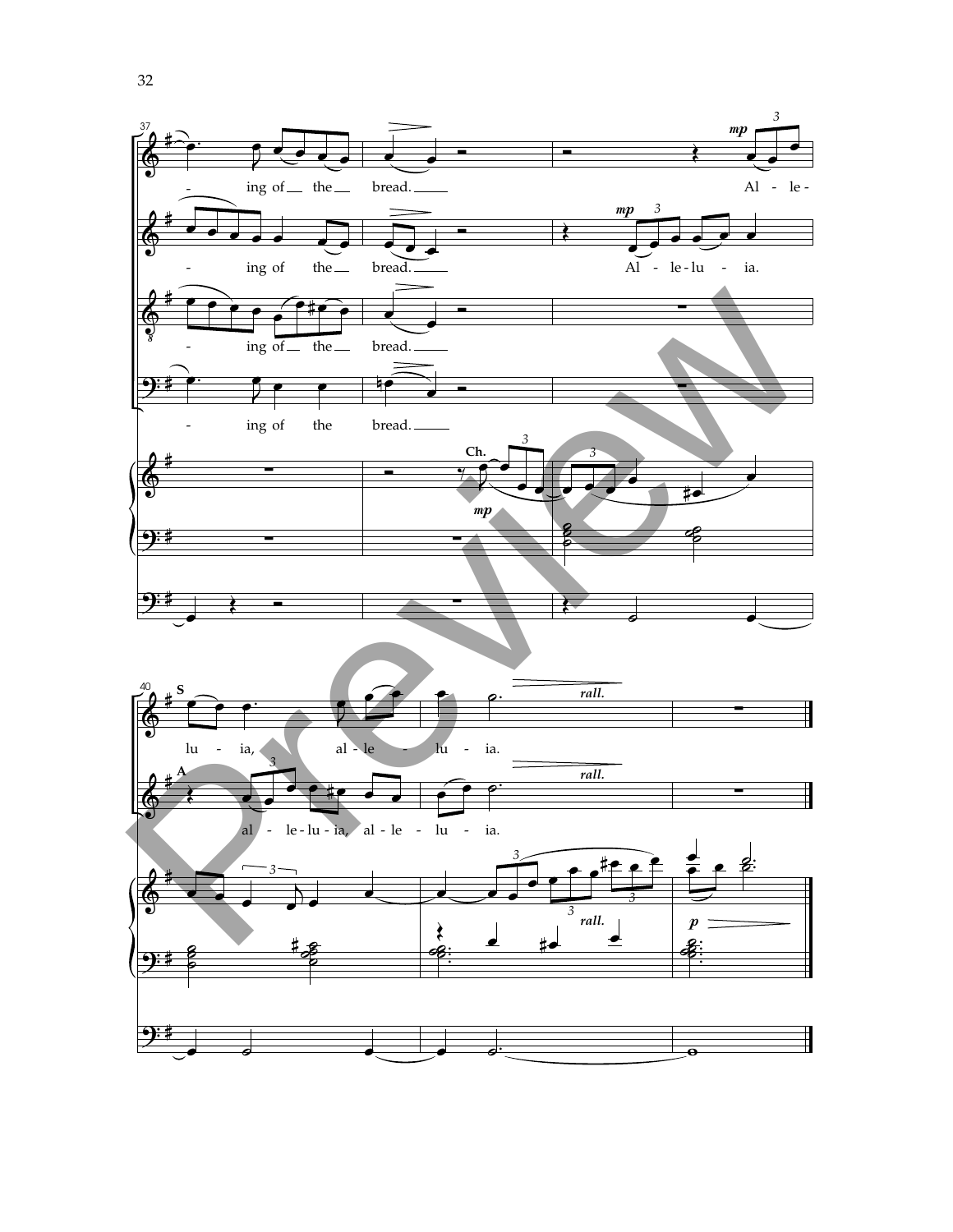

Music © 1999, Craig Phillips. Published by TRINITAS. All rights reserved.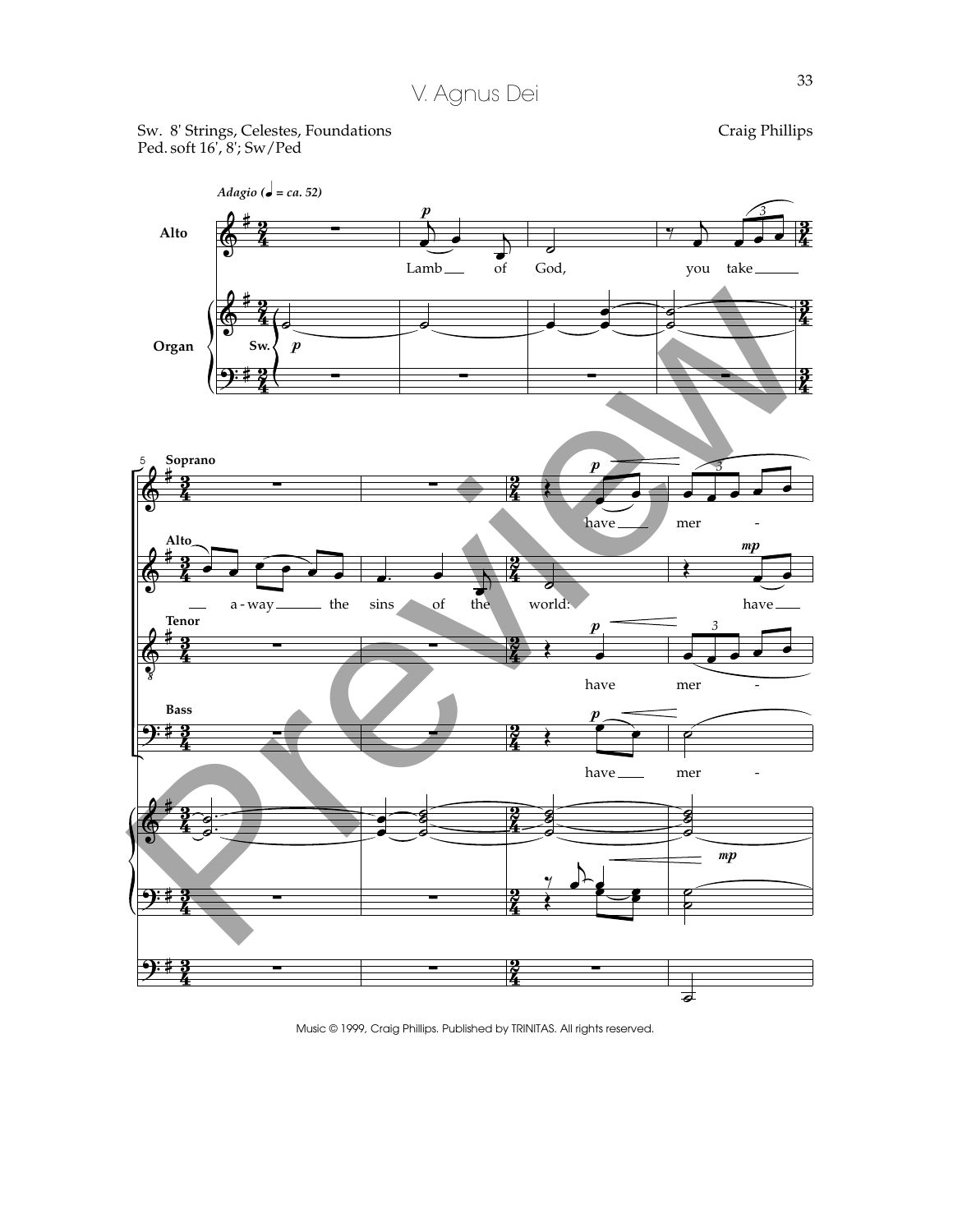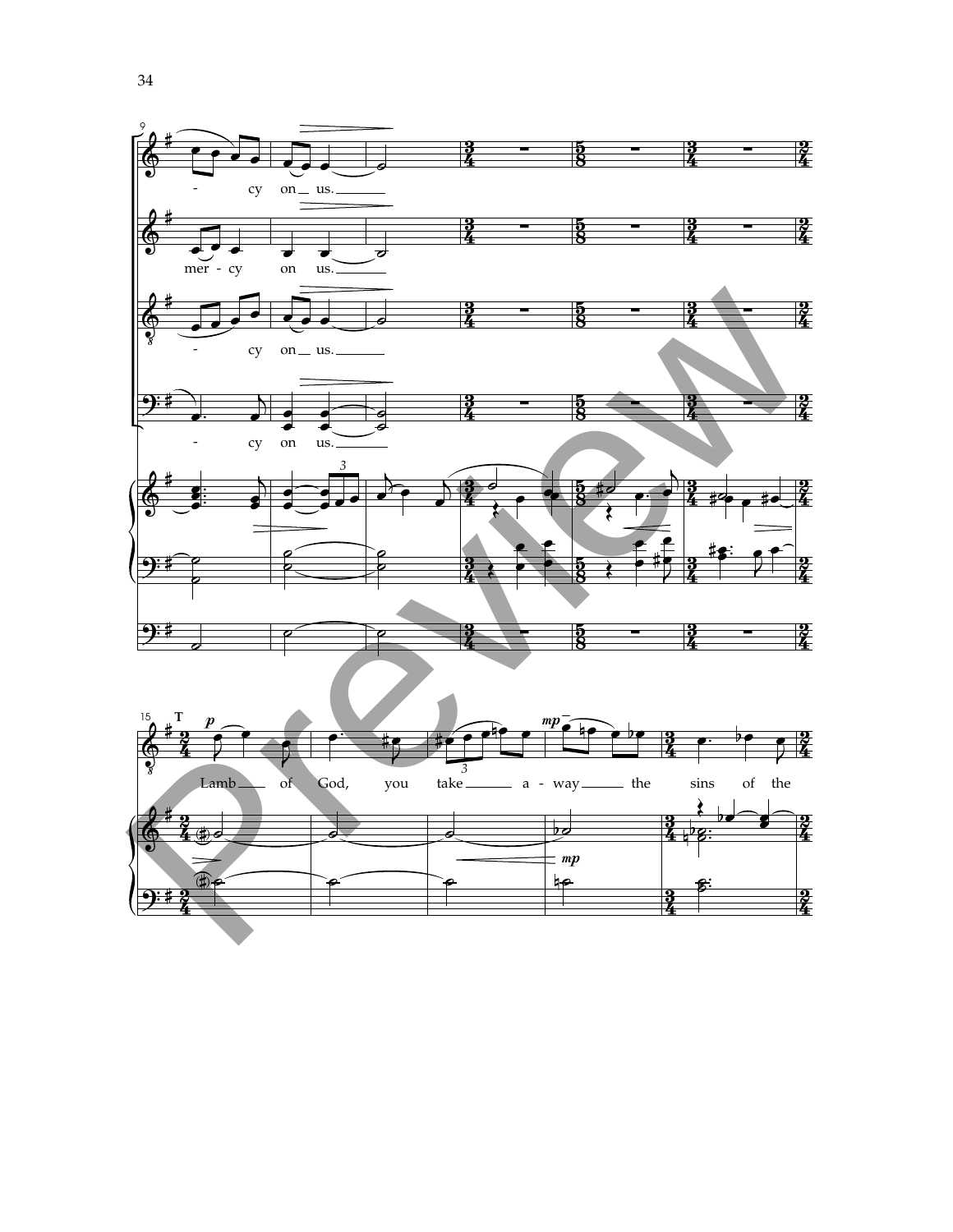